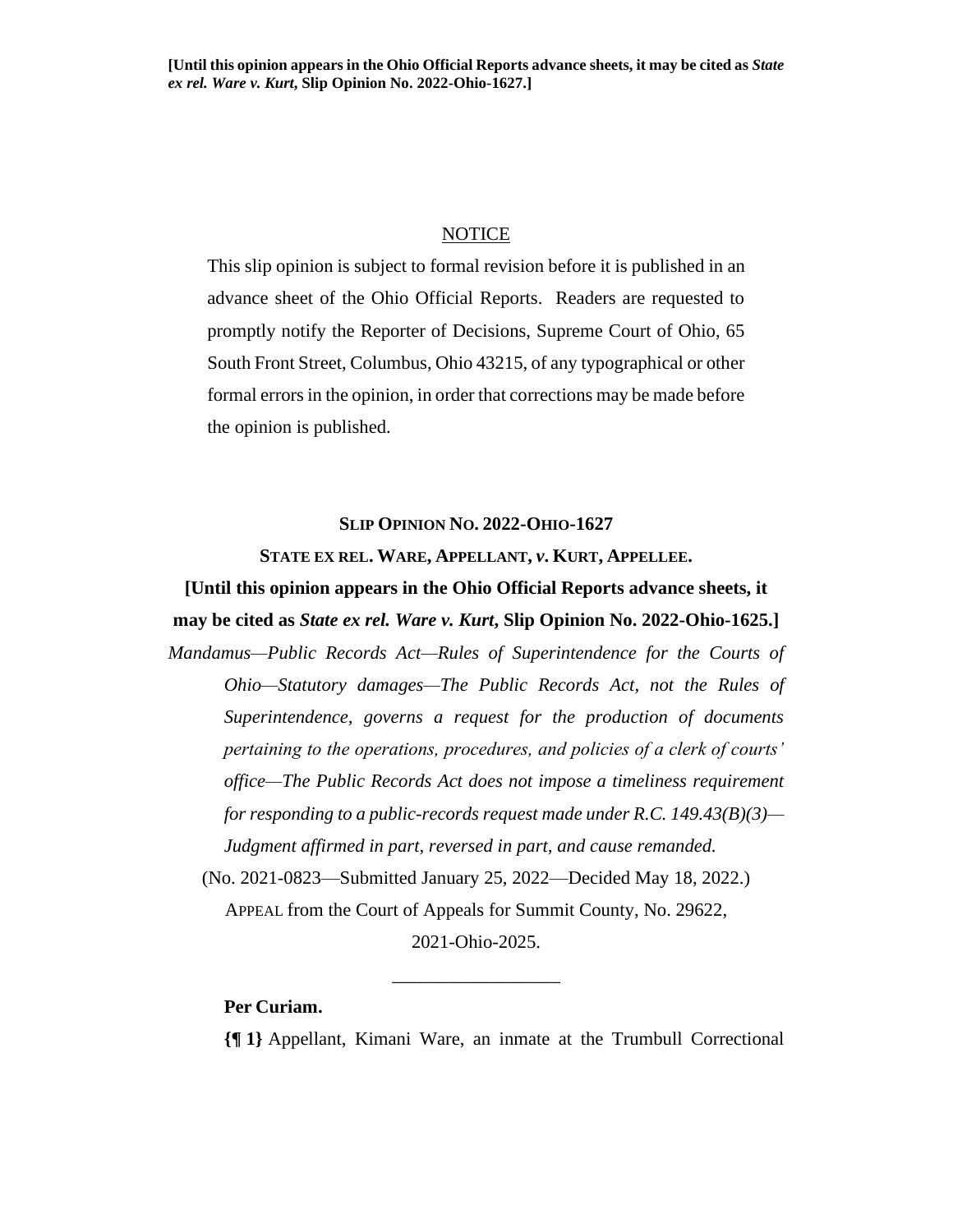Institution, filed a complaint for a writ of mandamus in the Ninth District Court of Appeals against appellee, Summit County Clerk of Courts Sandra Kurt. Ware seeks to compel Kurt to produce certain records under the Public Records Act, R.C. 149.43. The Ninth District granted summary judgment in Kurt's favor, holding that the proper vehicle by which to obtain all but one of the documents Ware requested is the Rules of Superintendence for the Courts of Ohio. As to the one requested document that the court of appeals found subject to the Public Records Act, the court rejected Ware's request because he did not comply with R.C. 149.43(B)(8), which requires the sentencing court to approve certain public-records requests made by inmates.

**{¶ 2}** Ware appeals. For the reasons discussed below, we affirm the court of appeals' judgment in part, reverse in part, and remand for further consideration.

#### **I. FACTS AND PROCEDURAL BACKGROUND**

**{¶ 3}** In a December 2019 complaint for a writ of mandamus, Ware alleged that he sent a total of ten public-records requests in January 2019 by certified mail to the Summit County Clerk of Courts' office seeking the production of 37 different documents. He requested documents related to clerk's office employees, policies, and budget information, as well as grand-jury reports, certain oaths of office, the dockets of a specific judge for a specified period, and the transcript of a 9-1-1 call in his own criminal case. Ware alleged that Kurt did not respond to his requests, and he sought statutory damages under R.C. 149.43(C) for the alleged failure to produce the requested records.

**{¶ 4}** Kurt filed an answer and a motion for summary judgment. In her motion for summary judgment, Kurt argued that the complaint should be dismissed as moot because she had either provided Ware with the requested documents or explained why she was unable to do so. Ware filed a reply to Kurt's motion and his own motion for summary judgment. He admitted receiving some of the documents that he had requested but maintained that Kurt failed to provide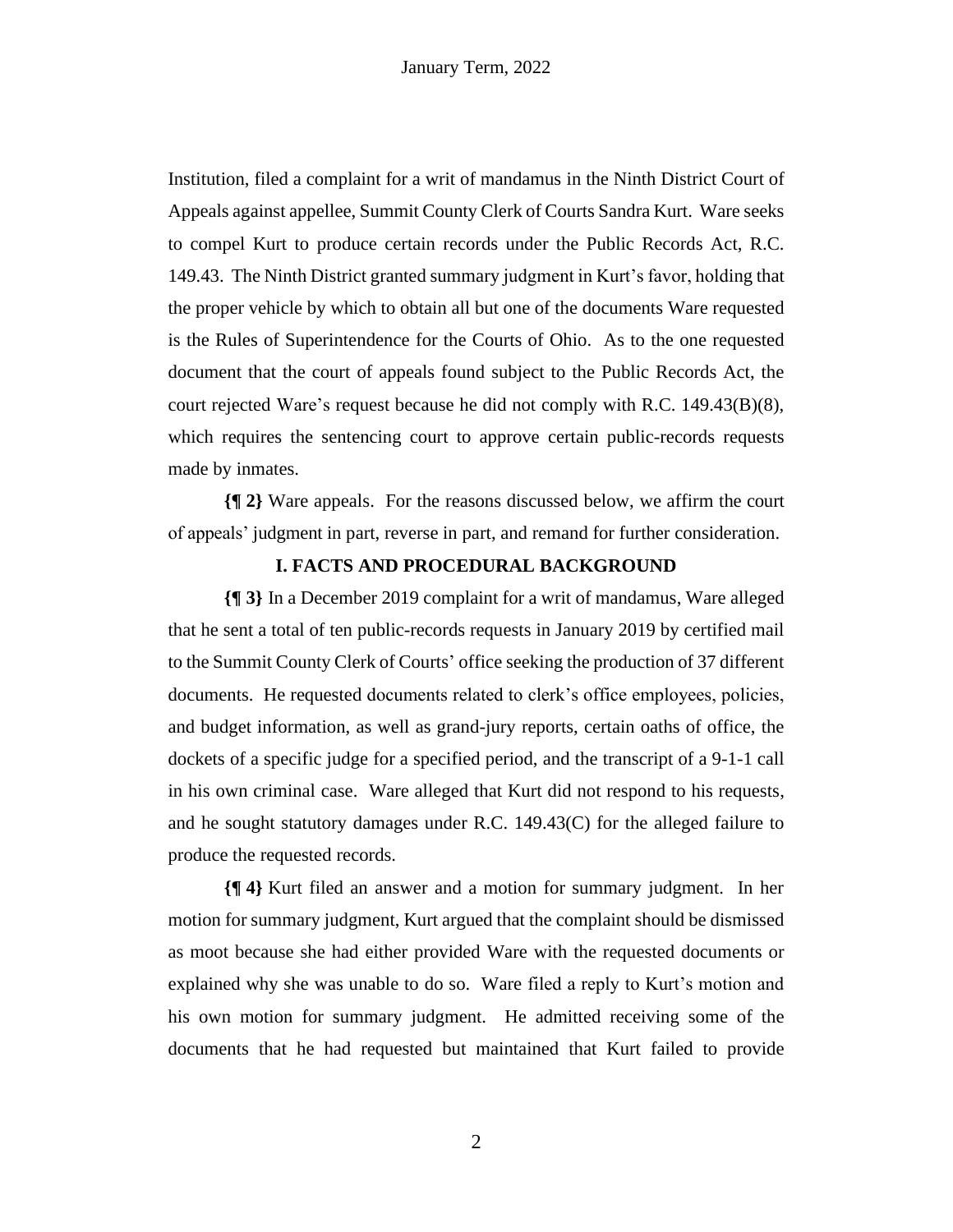everything that he had requested. Ware also argued that he was entitled to statutory damages because Kurt had acted in bad faith, ignoring his January 2019 publicrecords requests and failing to promptly provide all the documents that are responsive to those requests.

**{¶ 5}** After reviewing the list of requested documents, the court of appeals found that Ware had requested only one record—the transcript of a 9-1-1 call in his own criminal case—that was subject to the Public Records Act. As to this record, the court held that Ware was not entitled to relief in mandamus for two reasons: (1) Kurt did not have possession of the transcript of the 9-1-1 call from Ware's criminal case and had informed Ware of that fact and (2) even if Kurt did have the transcript, Ware failed to obtain authorization from his sentencing judge to request that record as required by R.C. 149.43(B)(8).

**{¶ 6}** As to the remaining records requests, the court of appeals found that Ware had requested various policies, schedules, manuals, and employee information from the clerk of courts that fell " 'squarely within the definition of administrative records under Sup.R.  $44(G)(1)$ .' " 2021-Ohio-2025, 173 N.E.3d 1268, ¶ 13, quoting *State ex rel. Perry v. Cleveland Hts. Mun. Clerk of Courts*, 8th Dist. Cuyahoga No. 109916, 2020-Ohio-5193, ¶ 7. The court also found that the "other records" Ware had requested were "court records" under Sup.R. 44(B). 2021-Ohio-2025 at ¶ 13. Concluding that Ware should have sought these records under Sup.R. 44 through 47, rather than under the Public Records Act, and that Ware had failed to comply with R.C. 149.43(B)(8) regarding his request for the transcript of the 9-1-1 call, the court granted summary judgment in Kurt's favor. The court of appeals also denied Ware's request for statutory damages under R.C. 149.43(C)(2).

**{¶ 7}** Ware appealed to this court as of right.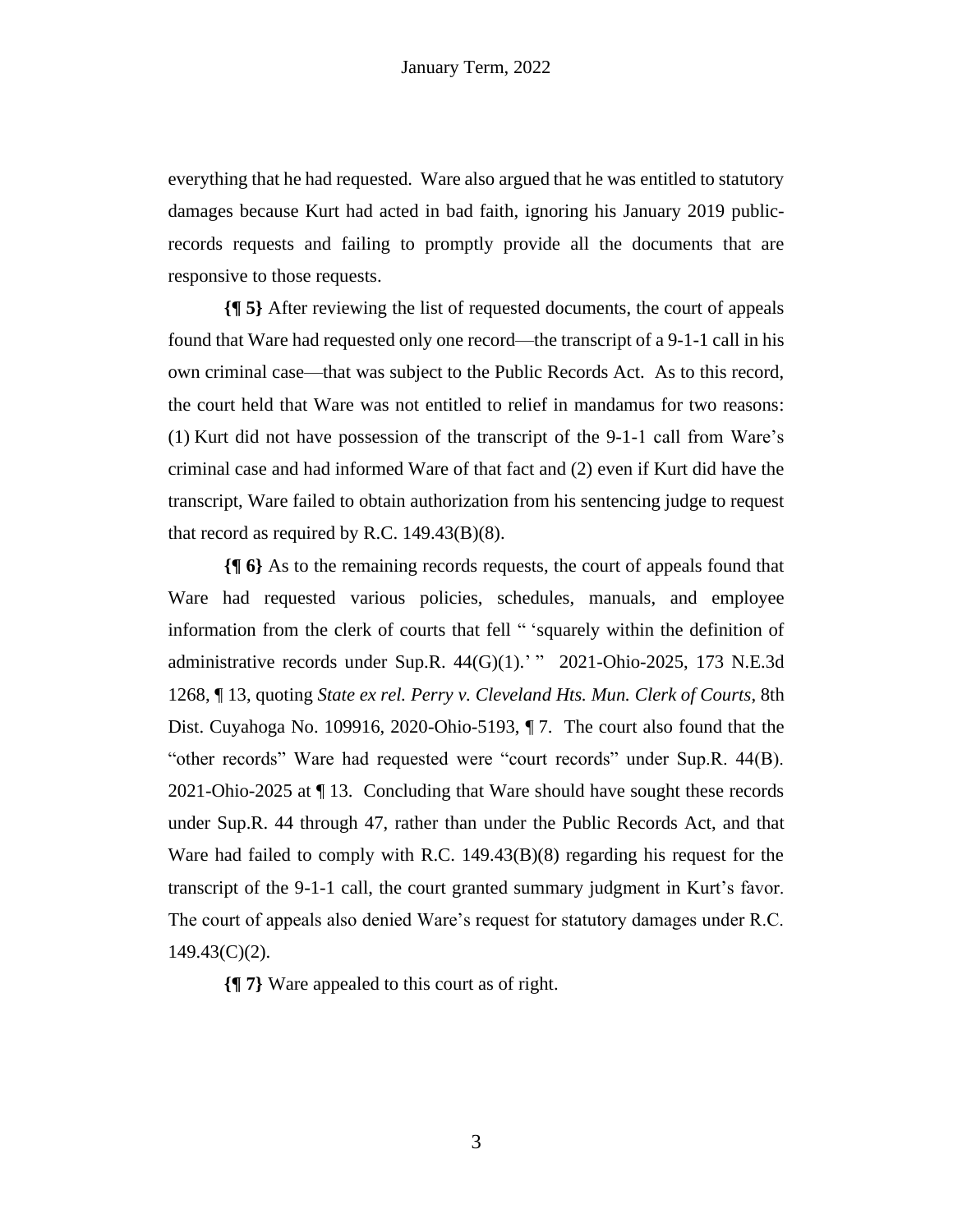#### **II. ANALYSIS**

**{¶ 8}** Ware advances three propositions of law in support of reversing the Ninth District's decision granting summary judgment. We review decisions of the court of appeals granting summary judgment de novo. *Smith v. McBride*, 130 Ohio St.3d 51, 2011-Ohio-4674, 955 N.E.2d 954, ¶ 12. "Summary judgment is appropriate when an examination of all relevant materials filed in the action reveals that 'there is no genuine issue as to any material fact and that the moving party is entitled to judgment as a matter of law.' " *Id.*, quoting Civ.R. 56(C).

### **A. Proposition of law Nos. 1 and No. 2:**

## **Whether the Ninth District erred in applying the Rules of Superintendence to all but one of the public-records requests**

**{¶ 9}** Ware argues in his first proposition of law that the court of appeals erred when it found that Sup.R. 44 through 47, rather than R.C. 149.43(B)(1), apply to his public-records requests. In his second proposition of law, Ware contends that the court of appeals misinterpreted *State ex rel. Parisi v. Dayton Bar Assn. Certified Grievance Commt.*, 159 Ohio St.3d 211, 2019-Ohio-5157, 150 N.E.3d 43, in finding that the requested documents fell under the Rules of Superintendence. Ware's first two propositions of law are well taken in part. Although some of the requested records do fall under the Rules of Superintendence, the Public Records Act governs most of Ware's document requests.

**{¶ 10}** The threshold issue in public-records cases is whether the Public Records Act or the Rules of Superintendence govern the request. *Parisi* at ¶ 19. We must conduct this inquiry "even if the issue of the appropriate vehicle is not raised by the parties or by the lower courts." *Id.* at ¶ 20.

**{¶ 11}** The Public Records Act requires a public office to make copies of public records available to any person on request, within a reasonable period. R.C. 149.43(B)(1). But when a requester seeks public records from a court, the Rules of Superintendence generally apply. *Parisi* at ¶ 21-27 (the Rules of Superintendence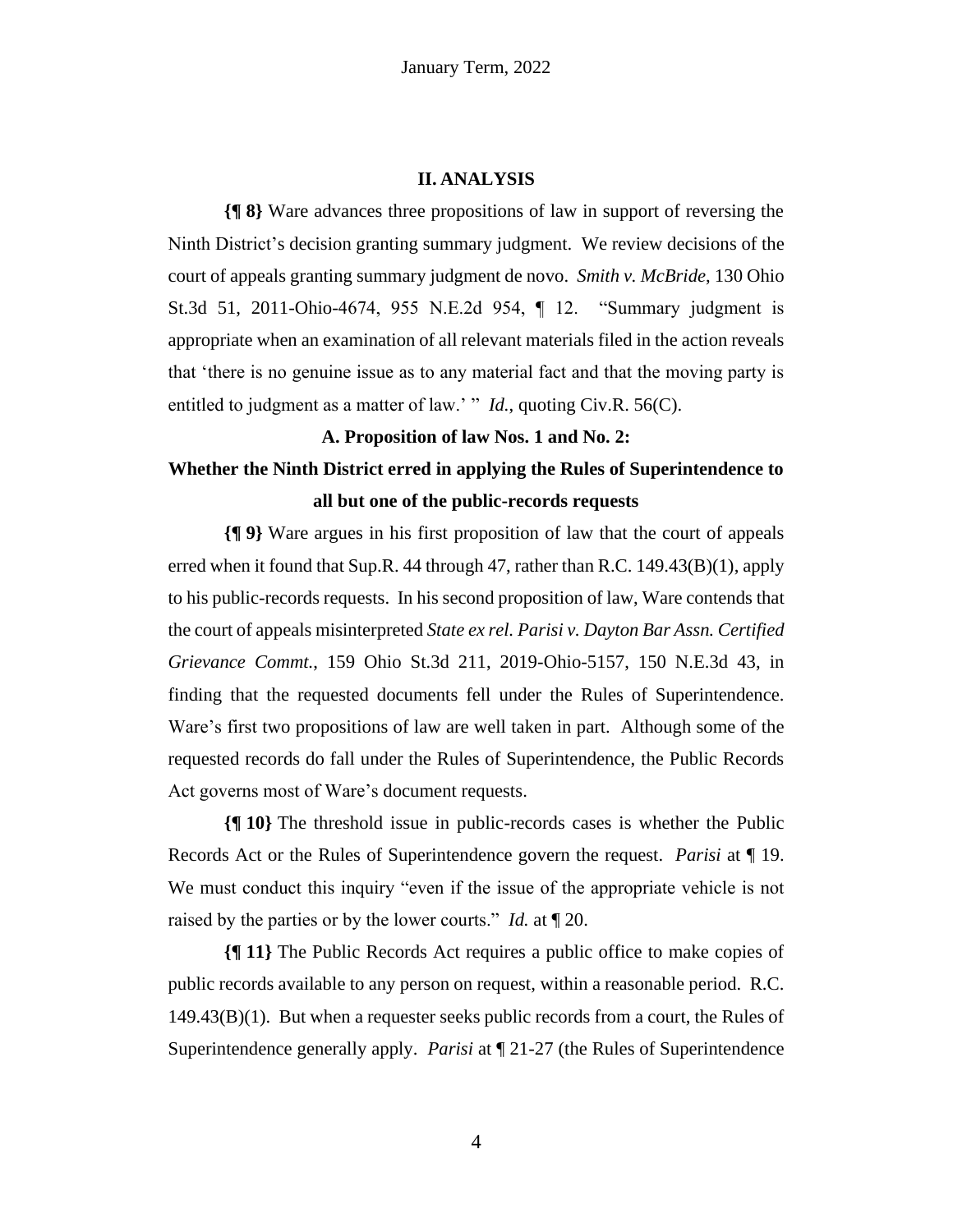apply to requests for documents in attorney-discipline cases); *State ex rel. Parker Bey v. Byrd*, 160 Ohio St.3d 141, 2020-Ohio-2766, 154 N.E.3d 57, ¶ 11-15 (the Rules of Superintendence apply to access case documents only in cases commenced on or after July 1, 2009).

**{¶ 12}** Mandamus is the appropriate remedy to compel compliance with the Public Records Act. *State ex rel. Physicians Commt. for Responsible Medicine v. Ohio State Univ. Bd. of Trustees*, 108 Ohio St.3d 288, 2006-Ohio-903, 843 N.E.2d 174, ¶ 6. Mandamus is also the correct method by which to compel responses under the Rules of Superintendence. Sup.R. 47(B). Accordingly, the method by which a requesting party seeks to obtain public records in mandamus is significant. If the requester seeks public records through the incorrect vehicle, then he or she is not entitled to receive the records through a mandamus action. *Parisi*, 159 Ohio St.3d 211, 2019-Ohio-5157, 150 N.E.3d 43, at ¶ 21.

**{¶ 13}** Ware requested 37 documents from Kurt, and he contends that all the requested documents are public records under R.C. 149.43. The court of appeals held that Ware's requests—except for the transcript of the 9-1-1 call in his criminal case—did not fall under the Public Records Act, because Ware sought access to "court records" that fell under the Rules of Superintendence.<sup>1</sup> This was error.

## *1. Ware's requests for policies, schedules, manuals, and employee information for the clerk of courts*

**{¶ 14}** The superintendence rules identify two types of "court records": "case documents" and "administrative documents." Sup.R. 44(B). A "case document" is a document or information submitted to a court or filed with a clerk of courts in a specific case (e.g., exhibits, pleadings, orders), as well as any

<sup>1.</sup> Ware requested the transcript of a 9-1-1 call that was used in his 2003 criminal case. The court of appeals found that this document was subject to the Public Records Act. Ware did not challenge that determination on appeal.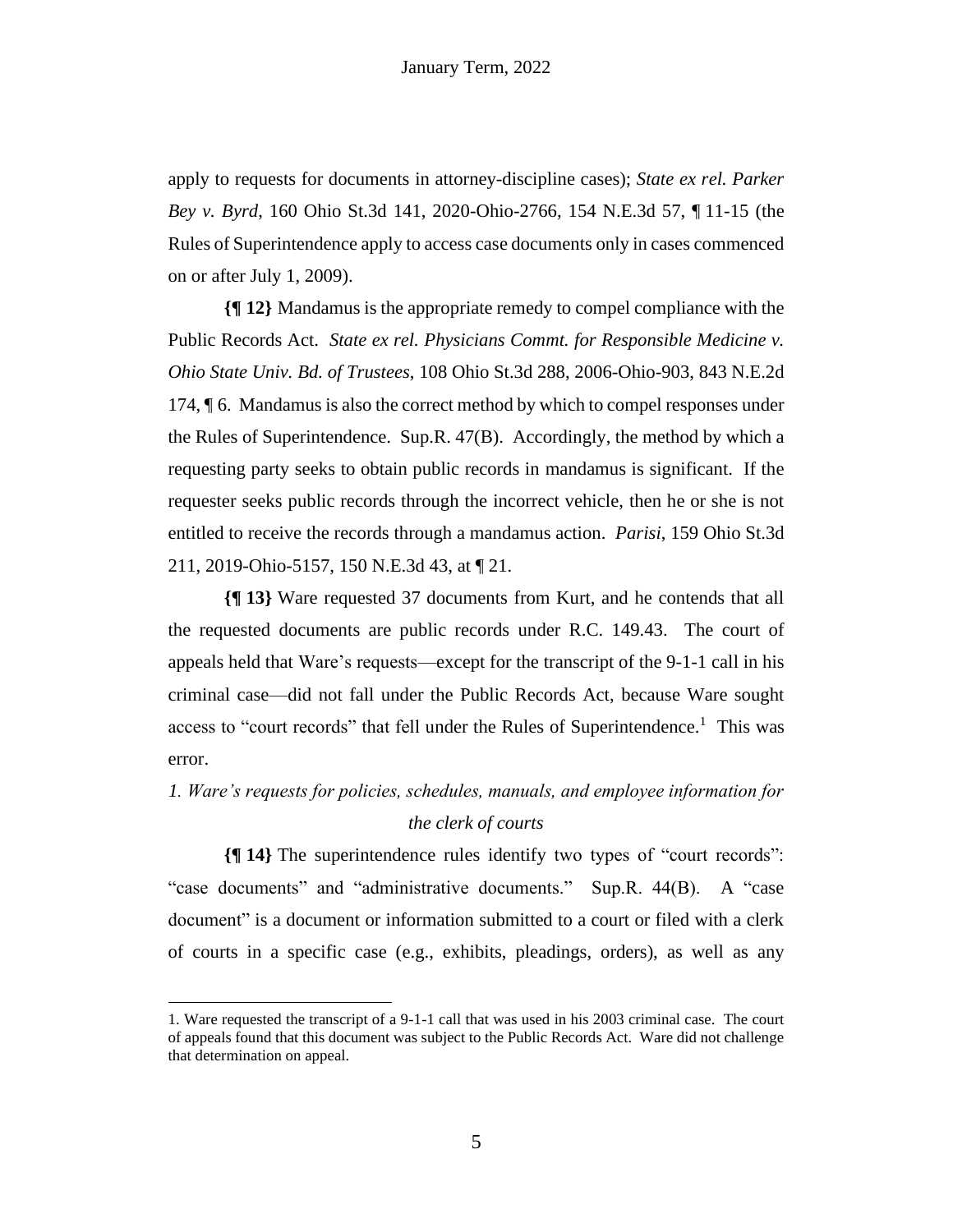document prepared by the court or the clerk of courts in a judicial action or proceeding (e.g., journals, dockets). Sup.R. 44(C)(1). An "administrative document" is "a document and information in a document created, received, or maintained by a court that serves to record the administrative, fiscal, personnel, or management functions, policies, decisions, procedures, operations, organization, or other activities *of the court*," subject to exclusions not relevant here. (Emphasis added.) Sup.R.  $44(G)(1)$ .

**{¶ 15}** In this case, the court of appeals found that the policies, schedules, manuals, and employee information that Ware had requested from the clerk of courts fell "squarely within the definition of administrative records in Sup.R. 44(G)(1)." 2021-Ohio-2025, 173 N.E.3d 1268, at ¶ 13, quoting *Perry*, 2020-Ohio-5193, at ¶ 7. But the administrative documents that Ware sought were not records "of [a] court" as contemplated by Sup.R.  $44(G)(1)$ . Although a clerk of courts does have possession of some "court records" that are governed by the superintendence rules, not every document held by the clerk of courts falls under those rules. The Summit County clerk of courts is an elected official. R.C. 2303.01. And the office of the clerk of courts " 'is an office separate and distinct from that of judge of the common pleas court.' " *State v. Leibold*, 2d Dist. Montgomery No. 25124, 2013- Ohio-1371, ¶ 45, quoting *State ex rel. Smith v. Culver*, 186 Ohio App.3d 534, 2010- Ohio-339, 929 N.E.2d 465, ¶ 43. Therefore, we find that the court of appeals erred in holding that the documents Ware requested pertaining to the operations, procedures, and policies of the clerk of courts' office were governed by the Rules of Superintendence. *See, e.g.*, *State ex rel. Ware v. Giavasis*, 163 Ohio St.3d 359, 2020-Ohio-5453, 170 N.E.3d 788; *State ex rel. Perry v. Byrd*, 8th Dist. Cuyahoga No. 109006, 2020-Ohio-34, ¶ 7, 11 (holding that records that document the operating procedures of the clerk of courts, namely the clerk's public-records policy and record-retention schedule, are subject to the Public Records Act).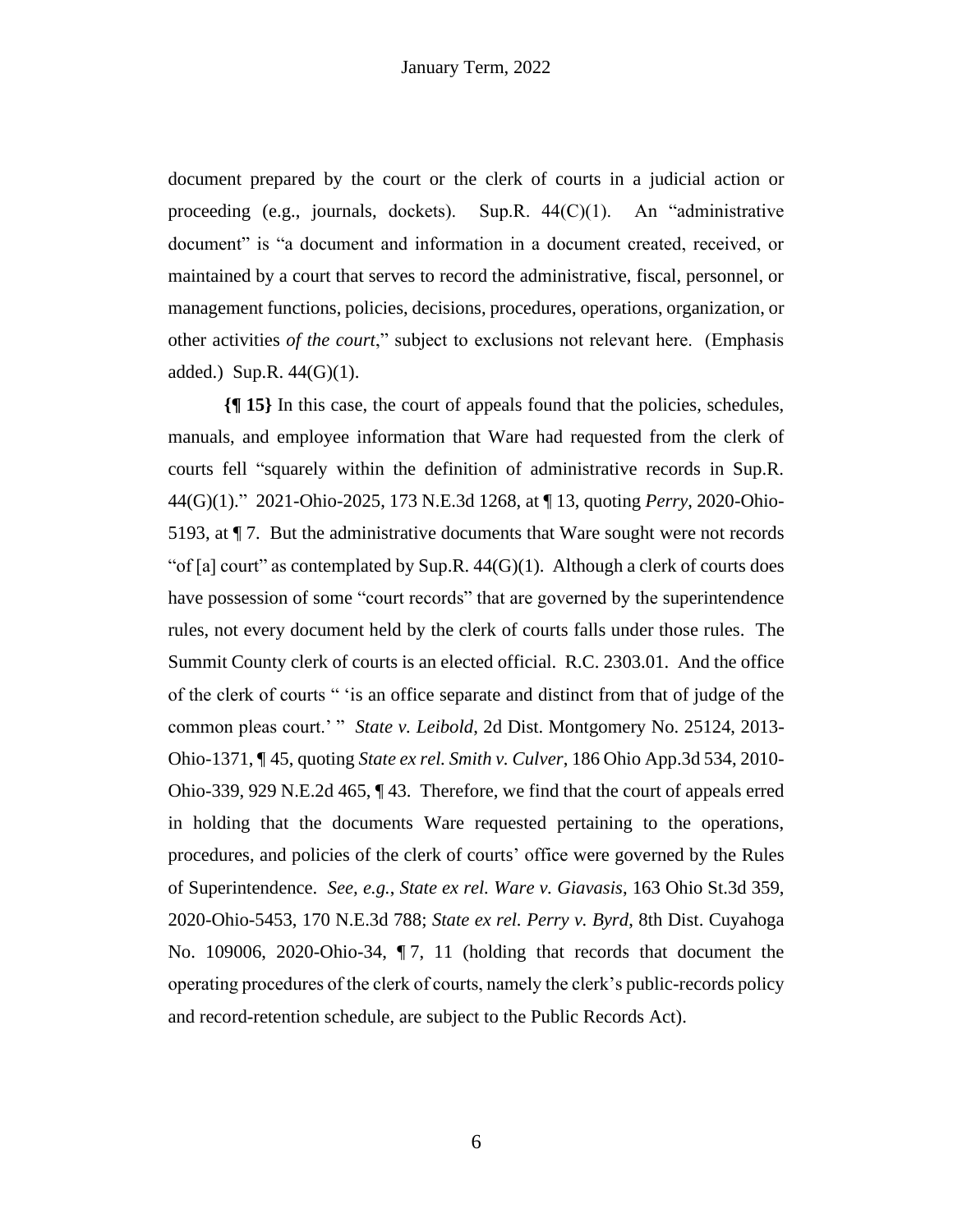#### *2. Ware's requests for "other records"*

**{¶ 16}** The court of appeals also found that "[t]he other records [Ware] requested f[e]ll under Sup.R. 44(B) as court records, including case and administrative documents." 2021-Ohio-2025, at ¶ 13. The court, however, did not identify the "other records" that it qualified as "court records" under Sup.R. 44(B). Based on our review of Ware's public-records requests, only four of the requested items fall under the superintendence rules. One item—the dockets of cases that Judge Oldfield presided over from October 1, 2018, through January 14, 2019 fits the description of a "case document" under Sup.R.  $44(C)(1)$  because the documents that comprise that requested item were prepared by the clerk of courts in a judicial action or proceeding. Three other items—the grand-jury reports for Summit County jail for 2018, the grand-jury-schedule sheets for December 1, 2018, through January 14, 2019, and Judge Oldfield's oath of office—meet the definition of an "administrative document" under Sup.R. 44(G)(1) because they recorded the operations of the court.

**{¶ 17}** In sum, the documents sought by Ware in his public-records requests—except for the four items identified above—are governed by the Public Records Act, not the Rules of Superintendence. Therefore, the court of appeals erred in denying Ware's public-records requests for failure to proceed under the superintendence rules.

#### **B. Proposition of law No. 3:**

#### **Whether the Ninth District erred in refusing to award statutory damages**

**{¶ 18}** Ware contends that the court of appeals erred when it failed to award him statutory damages pursuant to R.C.  $149.43(C)$ . Ware argues that he is entitled to statutory damages because Kurt failed to produce the requested records within a reasonable period as required by R.C. 149.43(B).

**{¶ 19}** The court of appeals held that Ware was not entitled to statutory damages for Kurt's failure to provide the records that were governed by the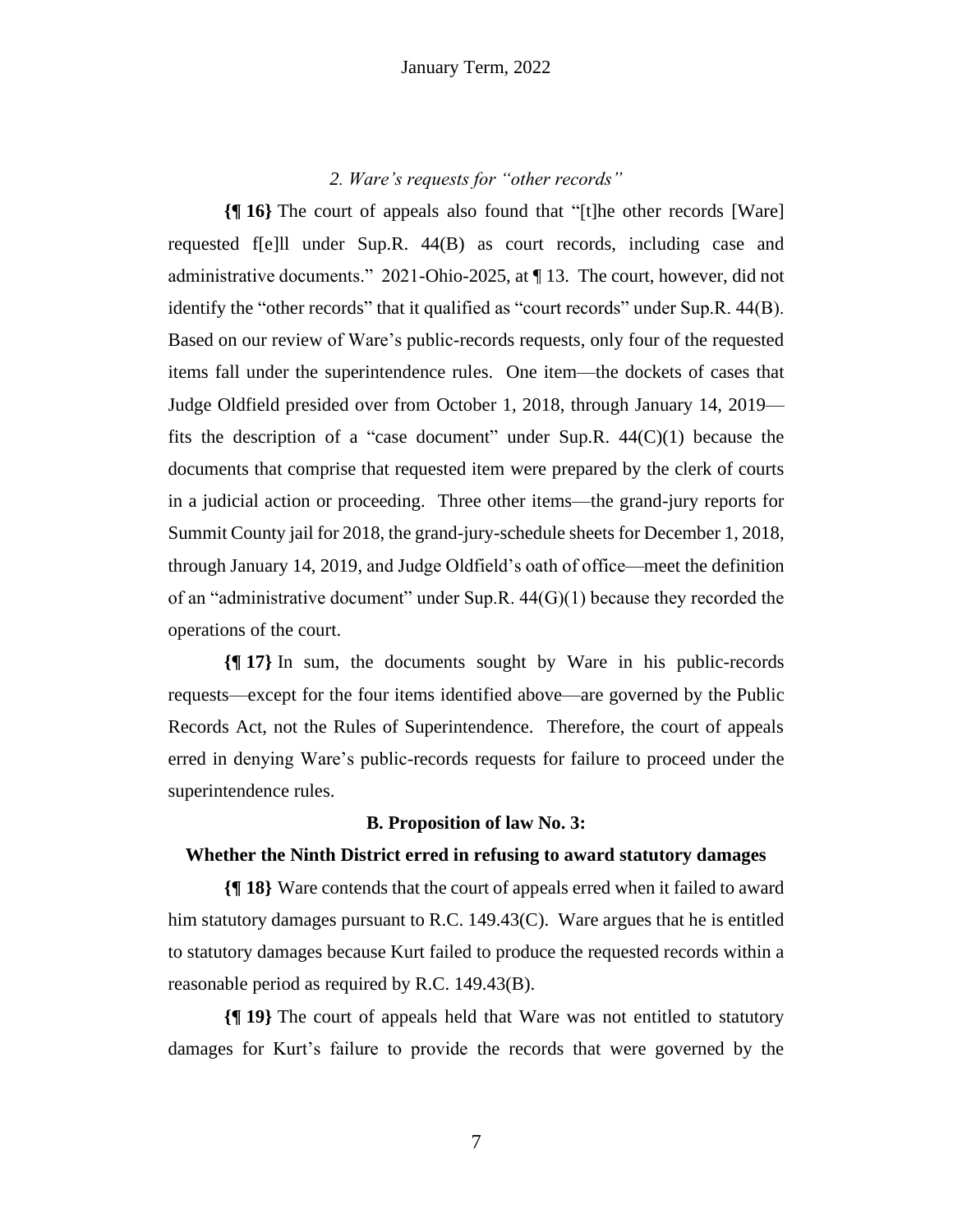superintendence rules, because those rules do not authorize damages under any circumstances. As for the one request that the court of appeals determined fell under R.C. 149.43—the transcript of the 9-1-1 call in Ware's criminal case—the court found that Ware was not entitled to statutory damages because Kurt had no obligation to provide this record.

*1. The court of appeals erred in denying Ware's claim for statutory damages on the ground that the documents requested were governed by the Rules of* 

#### *Superintendence*

**{¶ 20}** Based on our resolution of the first two propositions of law, we find that the court of appeals erred in its rejection of Ware's statutory-damages claims on the ground that the requested documents were governed by the Rules of Superintendence. Ware objects to the length of time that it took for the clerk of courts to respond to his public-records requests. R.C.  $149.43$  (B)(1) states that "a public office or person responsible for public records shall make copies of the requested public record available to the requester at cost *and within a reasonable period of time.*" (Emphasis added.) According to Ware, he submitted his publicrecords requests on January 22, 2019, but Kurt took "over a year" to respond and she responded only after Ware filed his mandamus complaint.

**{¶ 21}** Under the Public Records Act, a requester seeking statutory damages must prove that the request was delivered "by hand delivery, electronic submission, or certified mail." R.C. 149.43 $(C)(2)$ . Ware avers that he sent all ten public-records requests by certified mail.

**{¶ 22}** Kurt claims that her office first learned of Ware's requests on January 2, 2020, when she received his mandamus complaint. The clerk's office maintains that it sent responsive documents to Ware on January 29, 2020, and that 27 days is not an unreasonable amount of time to have answered Ware's numerous requests.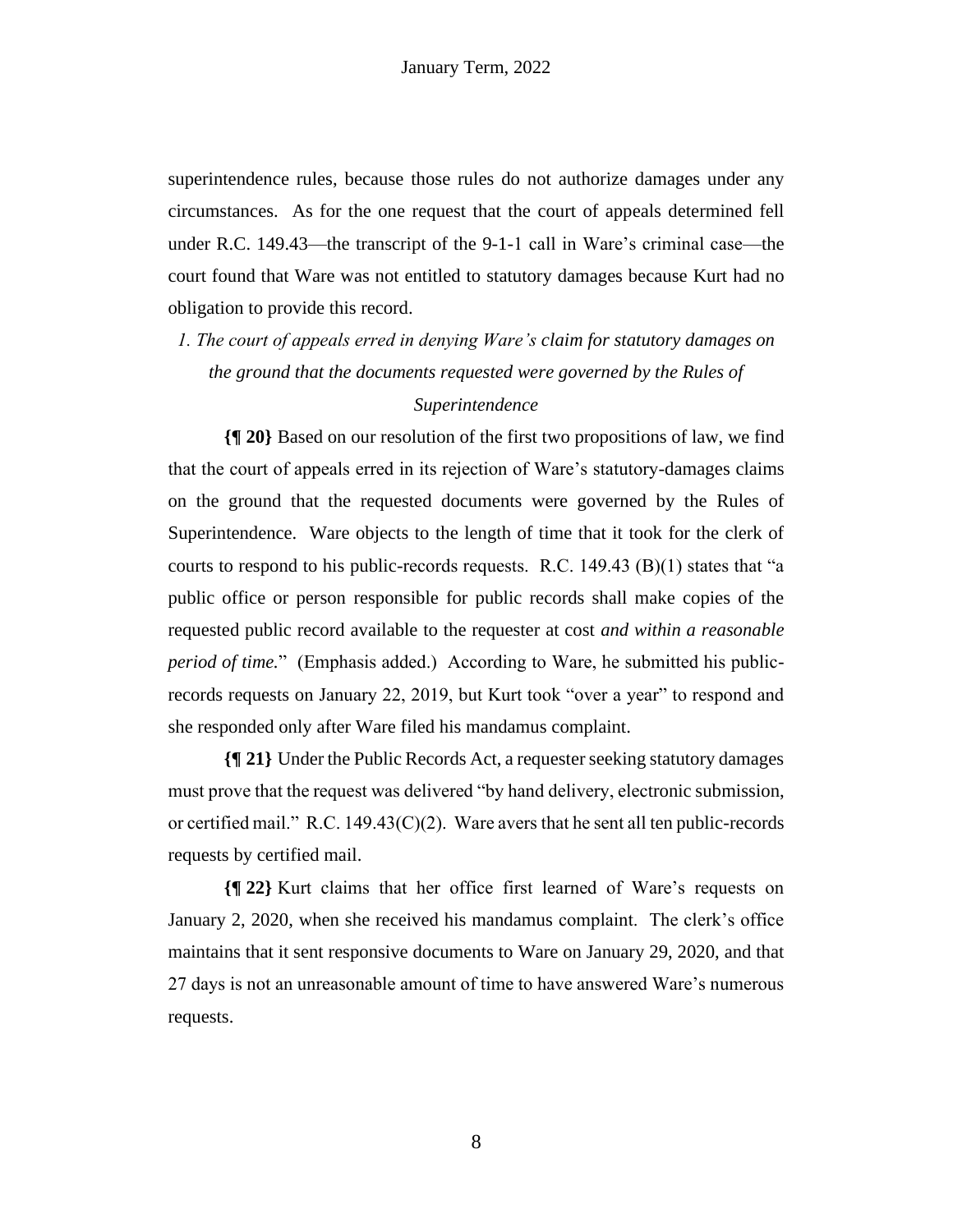**{¶ 23}** In short, there is a dispute of fact as to whether Ware requested the documents in January 2019 or January 2020. And because the court of appeals addressed the merits of Ware's statutory-damages claim only as to the transcript of the 9-1-1 call, we remand to the court of appeals to resolve this issue as to the other requests that we find subject to the Public Records Act.

*2. The court of appeals did not err in denying Ware's claim for statutory damages regarding his request for the transcript of the 9-1-1 call in his criminal case*

**{¶ 24}** The court of appeals found that Kurt had informed Ware that she did not have possession of the transcript of the 9-1-1 call from Ware's criminal case but that even if she did have the transcript, Ware failed to obtain authorization from his sentencing judge to request that record as required by R.C. 149.43(B)(8). For the following reasons, we find that Ware has not shown that Kurt "failed to comply with an obligation" under R.C. 149.43(B) with respect to the transcript of the 9-1-1 call.

**{¶ 25}** As a prison inmate, Ware is not entitled to the transcript of the 9-1-1 call in his criminal case without a finding by his sentencing judge that "the information sought in the public record is necessary to support what appears to be a justiciable claim of the person." R.C. 149.43(B)(8). Because Ware failed to obtain sentencing-court approval, Kurt had no obligation to provide this record under R.C. 149.43(B) even if it were in her possession. *See State ex rel. Russell v. Thornton*, 111 Ohio St.3d 409, 2006-Ohio-5858, 856 N.E.2d 966, ¶ 16-17; *Giavasis*, 163 Ohio St.3d 359, 2020-Ohio-5453, 170 N.E.3d 788, at ¶ 15-16.

**{¶ 26}** As noted, Ware maintains that he is entitled to statutory damages because Kurt took over a year to respond to his public-records requests. But Ware does not dispute either (1) that Kurt justifiably denied his request for the transcript of the 9-1-1 call or (2) that Kurt provided him with an explanation for the denial as required by R.C.  $149.43(B)(3)$ . Therefore, we need not determine whether Kurt responded to Ware's request for the transcript of the 9-1-1 call within a reasonable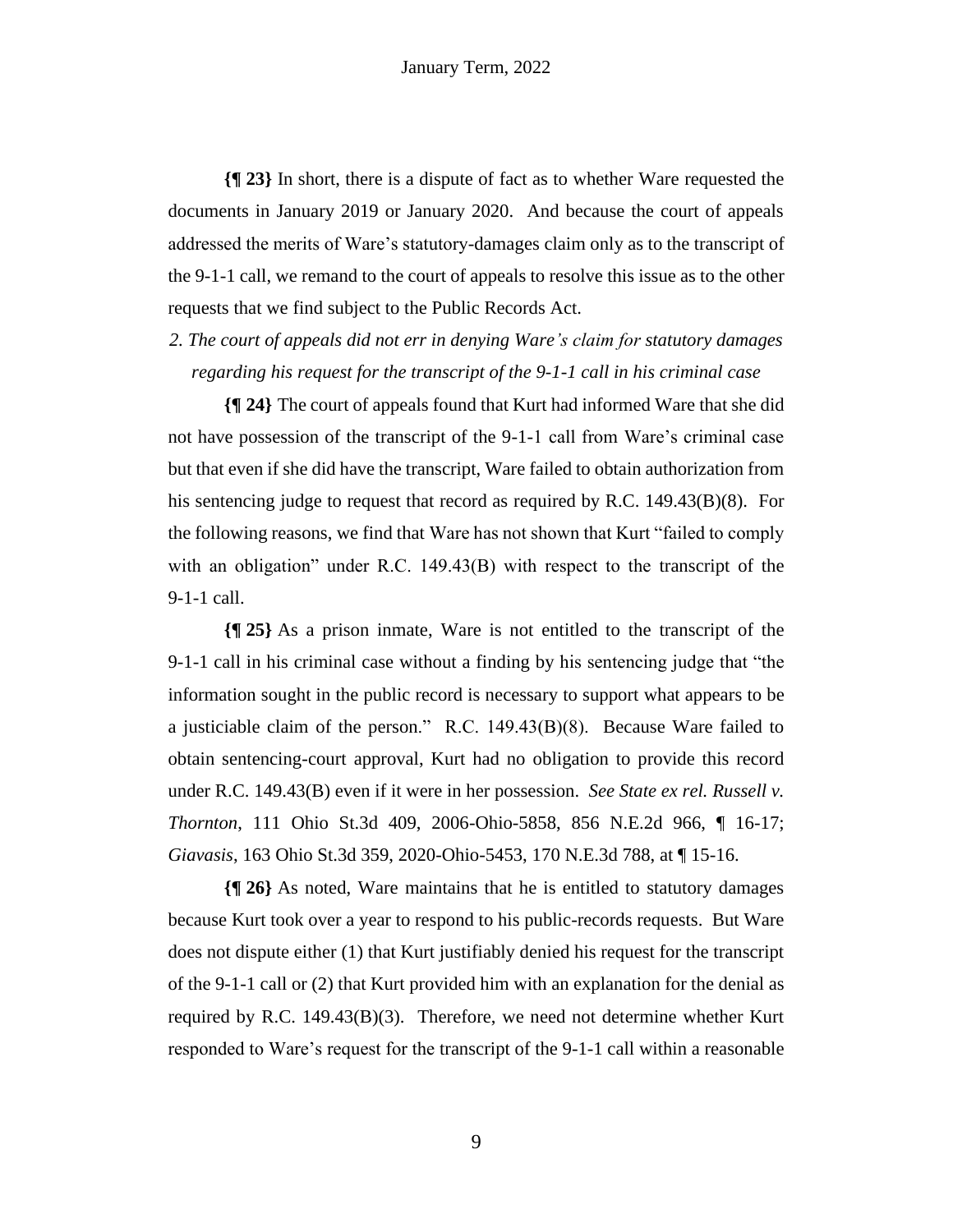period of time. Unlike R.C. 149.43(B), which requires public records to be "promptly prepared" and made available "within a reasonable period of time" upon request, R.C. 149.43(B)(3) does not impose a timeliness requirement. *See State ex rel. Ware v. Giavasis*, 160 Ohio St.3d 383, 2020-Ohio-3700, 157 N.E.3d 710, ¶ 11-12. Accordingly, we affirm the court of appeals' determination that Ware is not entitled to statutory damages under R.C. 149.43(C) for the transcript of the 9-1-1 call from his criminal case.

#### **C. Kurt's claim that the matter has been rendered moot**

**{¶ 27}** As a final matter, Kurt argues that her office has provided all documents that are responsive to Ware's public-records requests, rendering this matter moot. The evidence in the record does not support Kurt's mootness claim. *See State ex rel. Ellis v. Cleveland Police Forensic Laboratory*, 157 Ohio St.3d 483, 2019-Ohio-4201, 137 N.E.3d 1171, ¶ 7 (this court will address the merits of an appeal in the absence of a record that clearly demonstrates mootness).

**{¶ 28}** Kurt submitted a list of the records that she purportedly provided to Ware and supporting affidavits from Assistant Prosecutor Colleen Sims and Kurt's office manager, Jackie Ludle. Both Sims and Ludle aver that some documents were sent to Ware but that other documents were not produced because the requests were overly broad and because some documents do not exist. As for the list of records that were allegedly provided, Kurt did not submit copies of the documents as corroborating evidence in this case. *See State ex rel. Ware v. Crawford*, \_\_\_ Ohio St.3d \_\_\_, 2022-Ohio-295, \_\_\_ N.E.3d \_\_\_, ¶ 15. For his part, Ware submitted an affidavit conceding that he received "some" of the records he had requested, but he did not identify which records he had received.

**{¶ 29}** Because the record does not clearly demonstrate (1) that Kurt sent Ware the documents that she claims to have provided to him and (2) whether Kurt had legitimate reasons for rejecting the remaining document requests, we decline to resolve the appeal on grounds of mootness.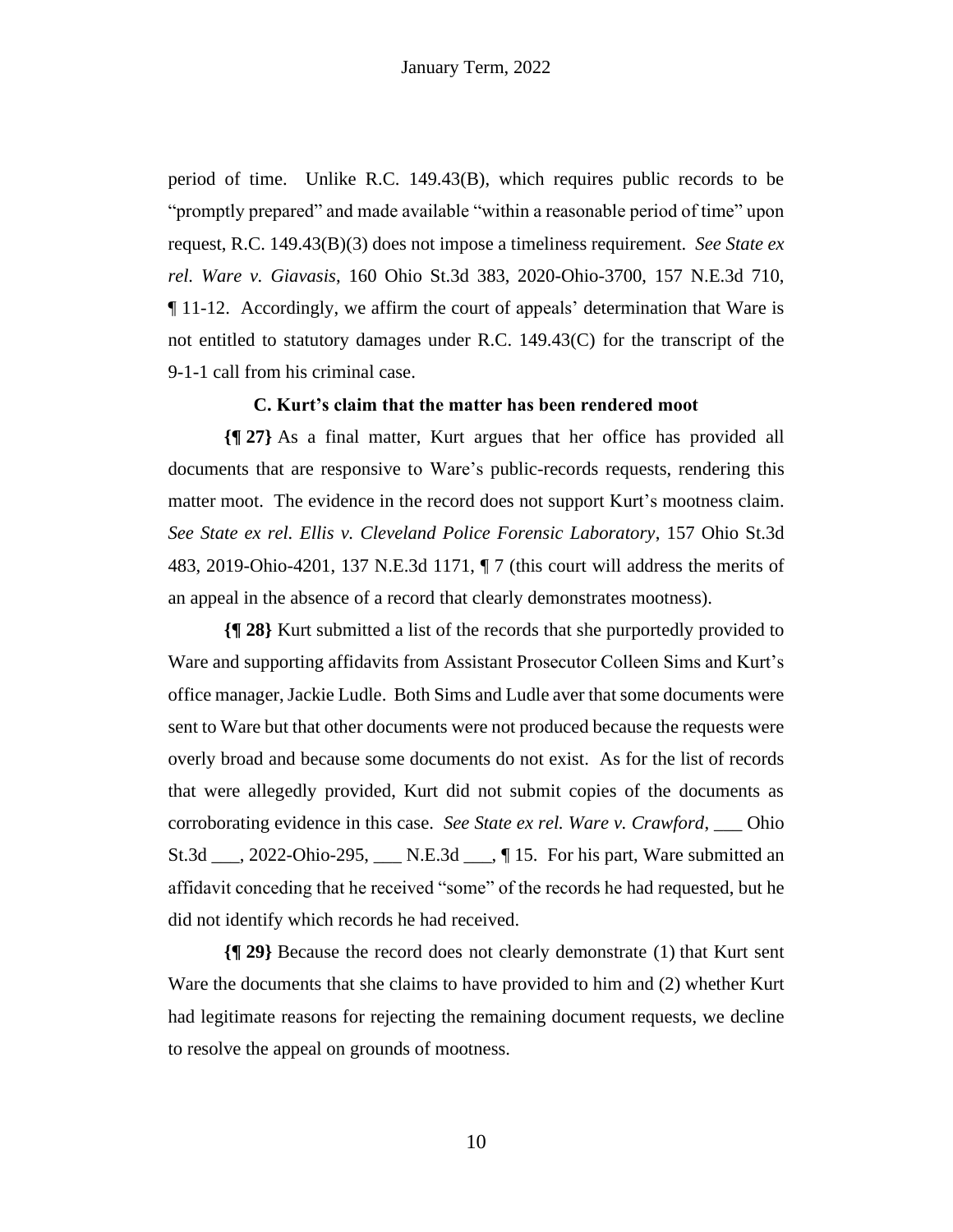**{¶ 30}** Even if Kurt did provide Ware with all the requested records, this action remains viable as to Ware's request for statutory damages. If Ware can establish on remand that Kurt failed to comply with an obligation under R.C. 149.43(B), he may be entitled to statutory damages even if he does not prevail on his mandamus claim. *See Giavasis*, 160 Ohio St.3d 383, 2020-Ohio-3700, 157 N.E.3d 710, at ¶ 10.

#### **III. CONCLUSION**

**{¶ 31}** For the foregoing reasons, we affirm in part and reverse in part the judgment of the court of appeals, and we remand this cause to the Ninth District Court of Appeals to determine (1) which documents subject to the Public Records Act were produced to Ware, (2) whether Kurt had legitimate reasons for rejecting Ware's requests as to the documents that were not produced, and (3) whether Ware is entitled to statutory damages for the document requests that are subject to the Public Records Act.

> Judgment affirmed in part and reversed in part, and cause remanded.

FISCHER, DONNELLY, STEWART, and BRUNNER, JJ., concur.

O'CONNOR, C.J., concurs, with an opinion.

KENNEDY, J., concurs in part and dissents in part, with an opinion.

DEWINE, J., concurs in part and dissents in part for the reasons stated in Justice Kennedy's opinion and in *State ex rel. Parker Bey v. Byrd*, 160 Ohio St.3d 191, 2020-Ohio-2766, 154 N.E.3d 57, ¶ 60-68 (DeWine, J., concurring in judgment only in part and dissenting in part).

\_\_\_\_\_\_\_\_\_\_\_\_\_\_\_\_\_

#### **O'CONNOR, C.J., concurring.**

**{¶ 32}** I fully concur in the majority's decision. I write separately to respond to the opinion concurring in part and dissenting in part so that the reader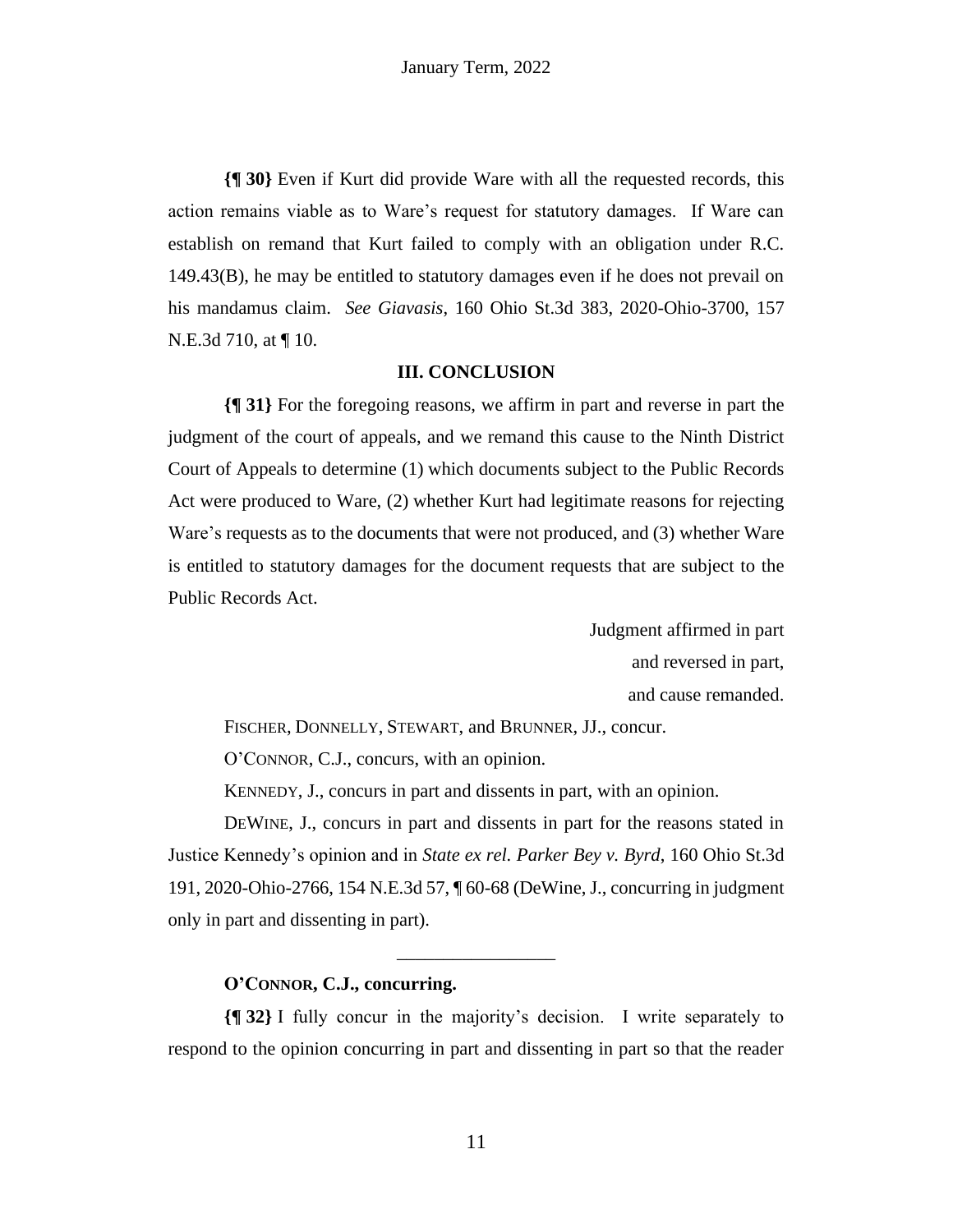has a complete picture of the prevailing view on the interaction between the Public Records Act, R.C. 149.43, and the Rules of Superintendence for the Courts of Ohio. Thus, I reiterate what the majority stated in *State ex rel. Parker Bey v. Byrd*, 160 Ohio St.3d 141, 2020-Ohio-2766, 154 N.E.3d 57, *¶* 17-18:

This court is remanding this case to the court of appeals to apply the Public Records Act, and nothing in our decision exempts court records from disclosure or denies a right to court records. Sup.R. 45(A) states that "[c]ourt records are presumed open to public access." Sup.R. 44 recognizes that state or federal law—such as the Public Records Act—may exempt a record from disclosure. Sup.R.  $44(C)(2)(a)$  and  $(G)(2)(a)$ . And Sup.R.  $47(B)$  states that mandamus relief is available to someone aggrieved by the failure of a court or clerk of court to comply with the public-access provisions of the Rules of Superintendence. Requiring those seeking court records and court administrators responding to such requests to comply with the public-access provisions of the Rules of Superintendence when appropriate is hardly equivalent to this court's exempting itself from the Ohio Civil Rights Act, R.C. 4112.01 et. seq., as the second separate opinion argues. Ultimately, the public-access provisions of the Rules of Superintendence and the Public Records Act can function harmoniously. To the extent that the separate opinions are concerned with the scope or impact of the rules, a rule change, if found to be worthwhile, may be proposed, submitted for public comment, and vetted for approval.

It is true that "the clerk is without discretion to disregard a statutory mandate," opinion of Kennedy, J., concurring in judgment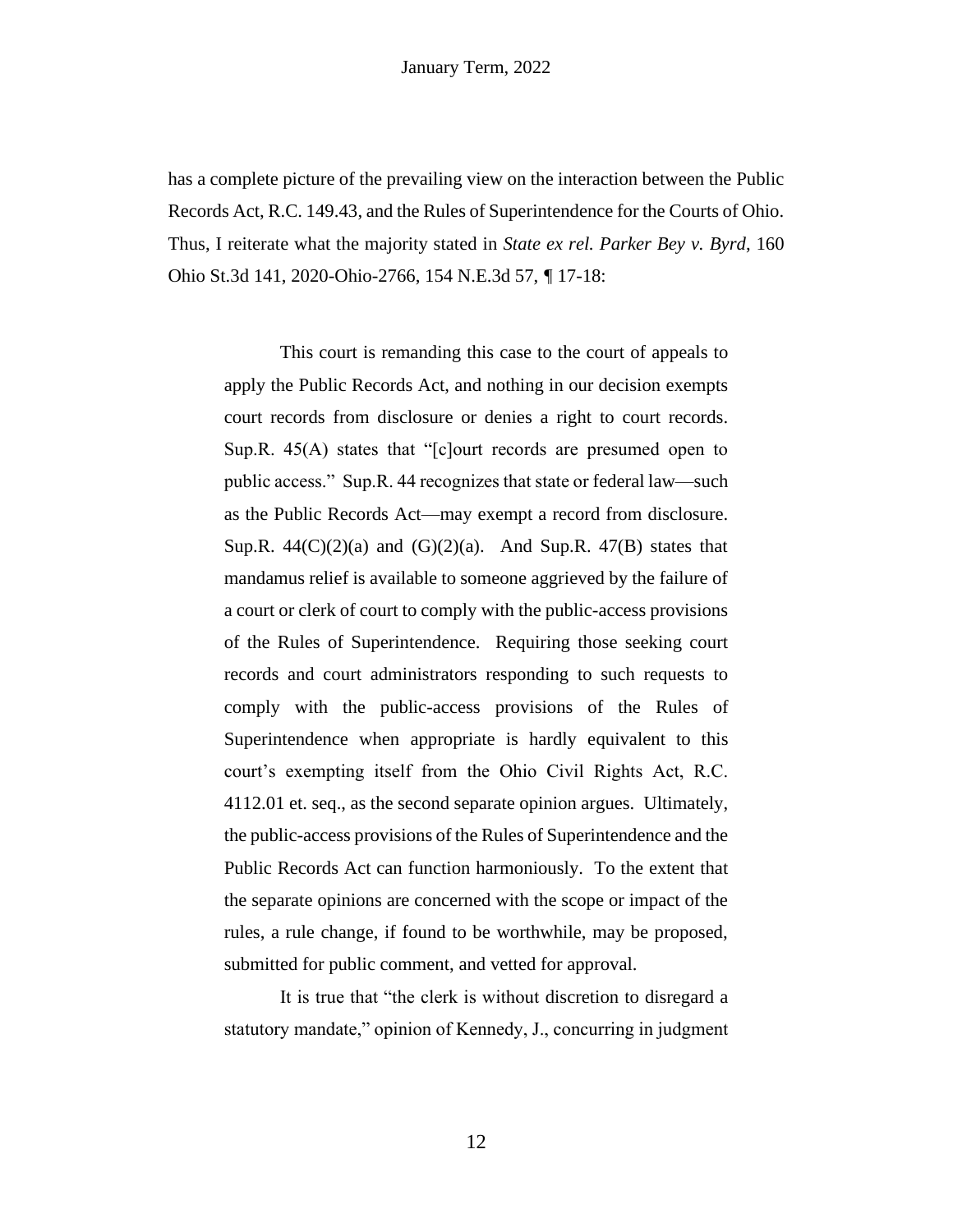only in part and dissenting in part at ¶ 31, and compliance with the public-access provisions of the Rules of Superintendence does nothing to upset that duty. Speculation about contrived conflicts does nothing to further the law regarding open access to court documents. The presumptions of open access in the Public Records Act and the public-access provisions of the Rules of Superintendence function together in the sphere of the judicial branch to address the particularized needs of the court and parties that access the courts.

#### (Brackets added in *Parker Bey*.)

**{¶ 33}** I also include the following passage from a decision of this court in a prior case that was filed by the same relator as in this case, Kimani Ware:

The fact that Ware cited only the Public Records Act *in his public-records requests* is not fatal to his demand for documents that are governed by the Rules of Superintendence. "Generally, it is not necessary to cite a particular rule or statute in support of a records request until the requester attempts to satisfy the more demanding standard applicable when claiming that he is entitled to a writ of mandamus to compel compliance with the request." *Parker Bey* at ¶ 14. However, because Ware has invoked only the Public Records Act *in this action*, Ware is not entitled to a writ of mandamus as to any documents governed by the Rules of Superintendence. *State ex rel. Parisi v. Dayton Bar Assn. Certified Grievance Commt.*, 159 Ohio St.3d 211, 2019-Ohio-5157, 150 N.E.3d 43, ¶ 21; *see also State ex rel. Richfield v. Laria*, 138 Ohio St.3d 168, 2014-Ohio-243, 4 N.E.3d 1040, ¶ 8 ("Sup.R. 44 through 47 deal specifically with the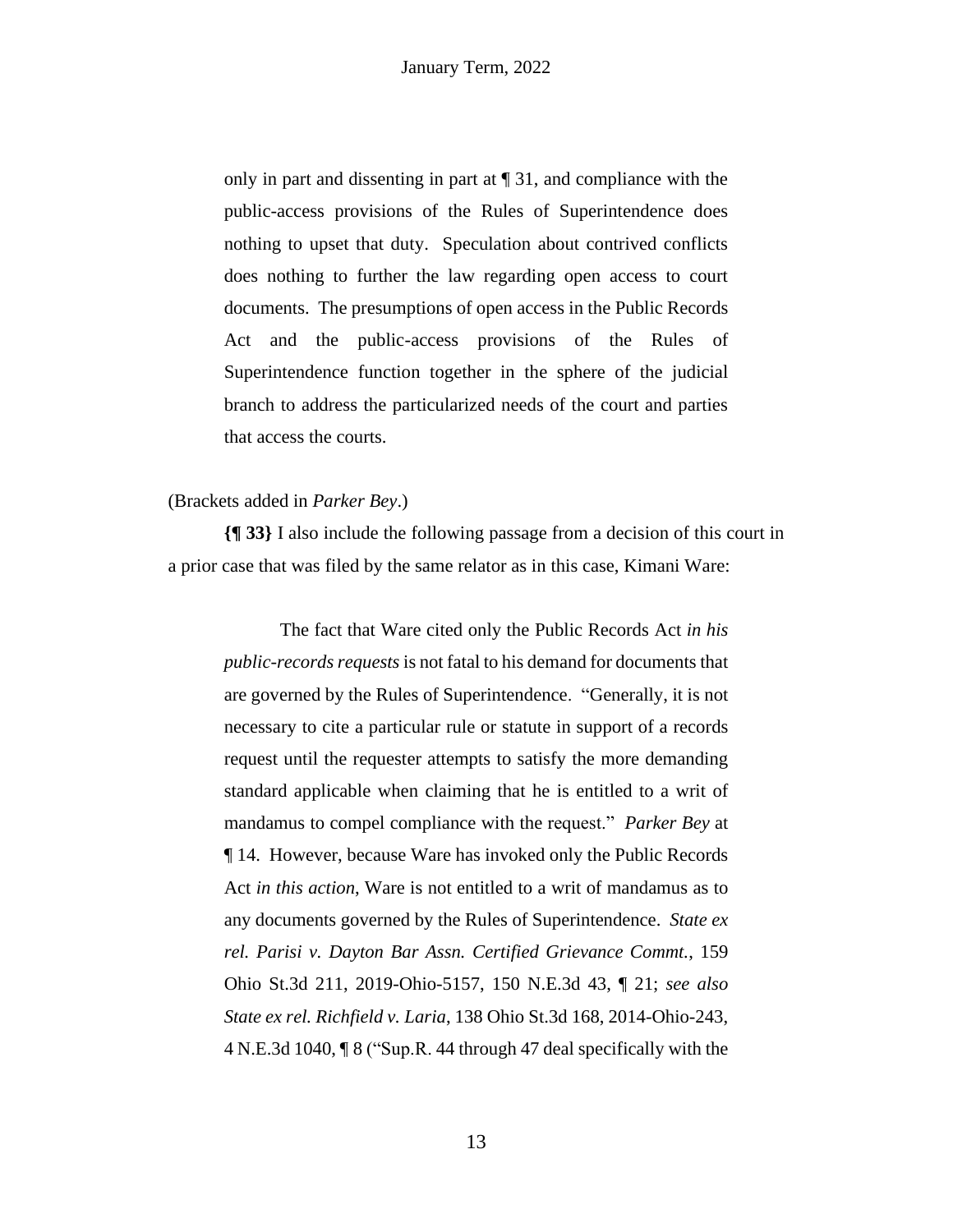procedures regulating public access to court records and are the sole vehicle for obtaining records in actions commenced after July 1, 2009").

(Emphasis sic.) *State ex rel. Ware v. Giavasis*, 163 Ohio St.3d 359, 2020-Ohio-5453, 170 N.E.3d 788, ¶ 19.

**{¶ 34}** To be sure, nothing in the Rules of Superintendence prevents Ware from obtaining the documents he seeks. But it is not for this court or the clerk of courts' office to properly package his request for mandamus relief. *See Parisi* at ¶ 27; *Ware* at ¶ 19.

\_\_\_\_\_\_\_\_\_\_\_\_\_\_\_\_\_

#### **KENNEDY, J., concurring in part and dissenting in part.**

**{¶ 35}** I concur in part and dissent in part. I agree with the majority's conclusion that the bulk of the records sought by relator, Kimani Ware, from respondent, Summit County Clerk of Courts Sandra Kurt, are public records subject to disclosure under the Public Records Act, R.C. 149.43.

**{¶ 36}** I disagree with the majority's conclusion that the Rules of Superintendence for the Courts of Ohio, not the Public Records Act, apply to four of Ware's requests for records—the dockets of cases that Judge Oldfield presided over from October 1, 2018, through January 14, 2019; the grand-jury reports regarding the Summit County jail for 2018; the grand-jury-schedule sheets for December 1, 2018, through January 14, 2019; and Judge Oldfield's oath of office. First, I would find that those records *are* public records and that the Rules of Superintendence do not and cannot eliminate the public's substantive right, afforded by the Public Records Act, to inspect and copy them. *See State ex rel. Parisi v. Dayton Bar Assn. Certified Grievance Commt.*, 159 Ohio St.3d 211, 2019- Ohio-5157, 150 N.E.3d 43,  $\P$  57 (Kennedy, J., concurring in part and concurring in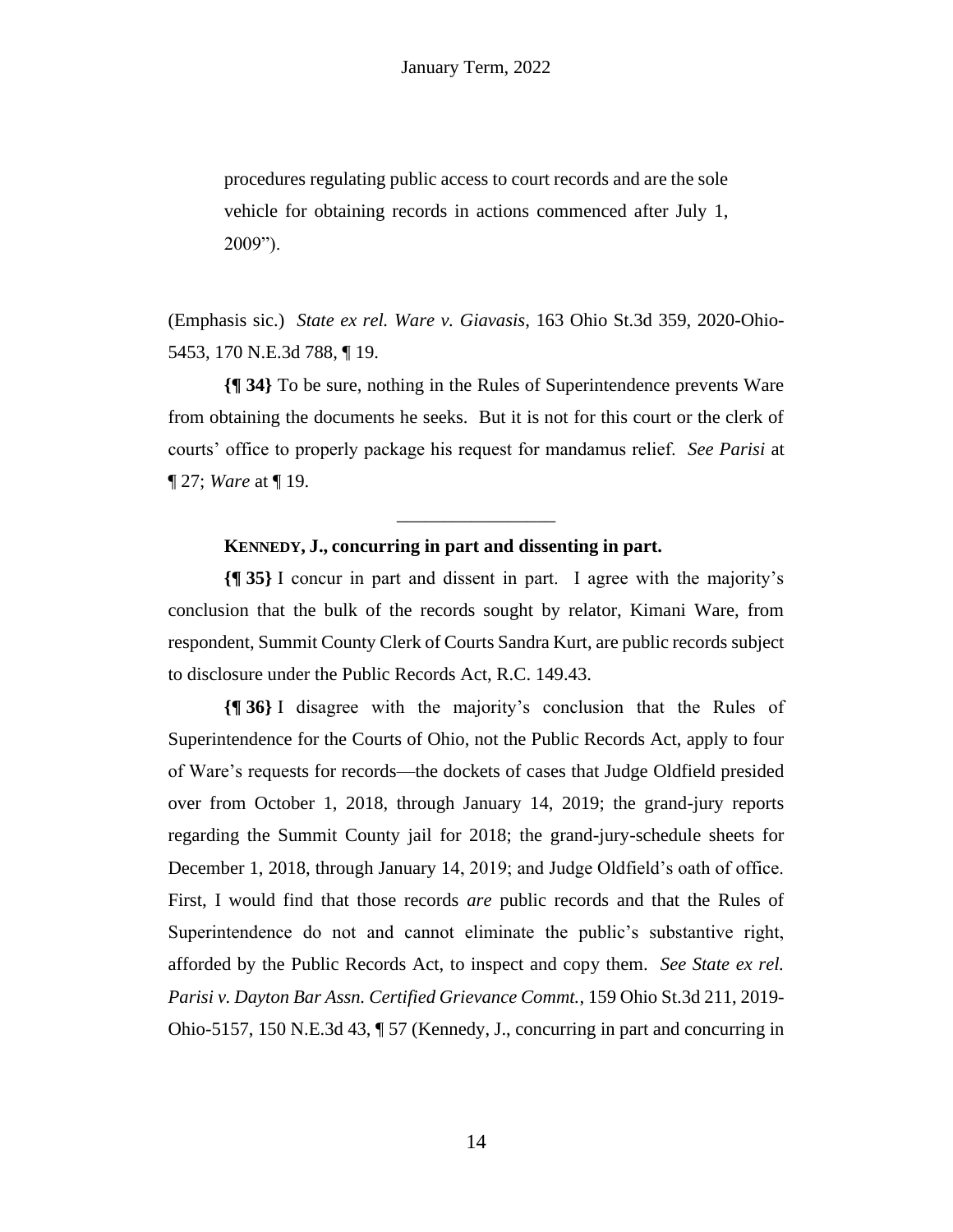judgment only in part). Second, a review of the statutory duties of the independently elected clerk of courts shows that these records are related to the work of the clerk of courts, are kept by that public office, and, therefore, are public records under the Public Records Act.

**{¶ 37}** I also disagree with the majority's determination that Ware is not entitled to statutory damages if Kurt failed to inform him for more than one year that she had denied his request for the transcript of the 9-1-1 call from his criminal case. Since I would find that all of the records Ware requested are public records, I would reverse the judgment of the Ninth District Court of Appeals and remand the matter to that court to determine when and in what manner Ware delivered his public-records requests to Kurt. If the requests were delivered by certified mail in January 2019 as Ware claims, then the court of appeals should (1) determine whether Kurt failed to meet her obligations under R.C. 149.43(B), including her obligation to timely provide the reasons for her denial of a public-records request, (2) order the production of responsive documents, and (3) award appropriate statutory damages and costs.

#### *The 1968 Modern Courts Amendment limits our power*

**{¶ 38}** "The measure of power is its limits. Respecting the limits of power is essential to our American form of government. Anything less is an affront to it." *League of Women Voters of Ohio v. Ohio Redistricting Comm.* \_\_\_ Ohio St.3d \_\_\_, 2022-Ohio-1235, N.E. 3d  $\sqrt{88}$  (Kennedy, J., dissenting). This court does not have the power to limit Ohioans' access to public records.

**{¶ 39}** A final draft of the Modern Courts Amendment recommended that Ohio adopt a unified-court system. William W. Milligan and James E. Pohlman, *The 1968 Modern Courts Amendment to the Ohio Constitution*, 29 Ohio St.L.J. 811, 843 (1968). However, that measure failed to make it to the ballot, having been struck down by the General Assembly. *Id.* at 843-844. Instead of a unified-court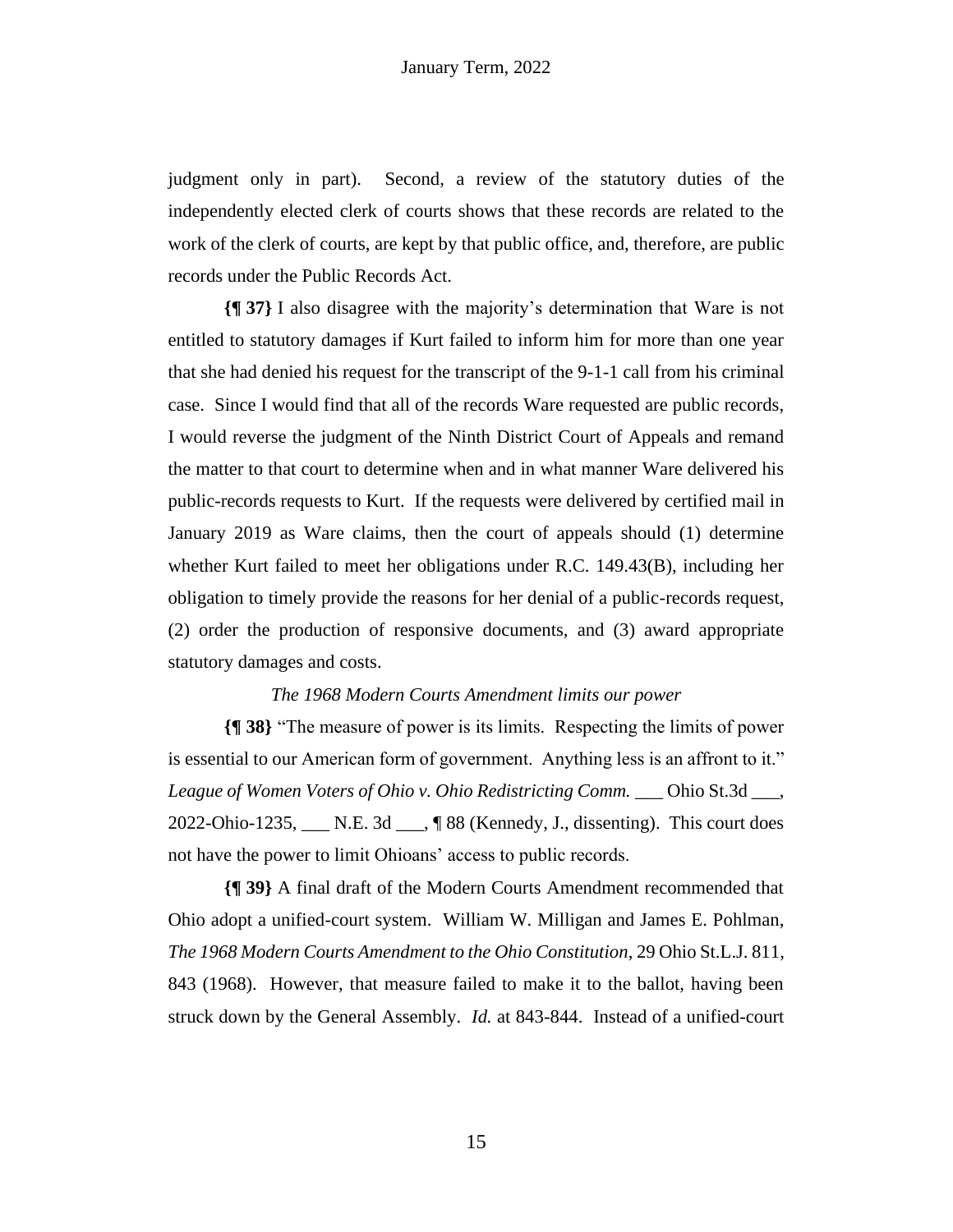system, the Modern Courts Amendment left the courts under local control with one exception—case-management guidelines.

**{¶ 40}** The Ohio Constitution gives this court authority to promulgate two distinct sets of rules: the Rules of Superintendence, Article IV, Section 5(A)(1), and the rules of practice and procedure, Article IV, Section 5(B).

**{¶ 41}** The Ohio Constitution authorizes this court to adopt Rules of Superintendence that are consistent with this court's *general superintending power*  over all courts in this state. That power, however, is limited to addressing the *casemanagement problems* that cause delays in processing cases, which were part of the stimulus for the Modern Courts Amendment in the first place. *See State ex rel. Parker Bey v. Byrd,* 160 Ohio St.3d 141, 2020-Ohio-2766, 154 N.E.3d 57, ¶ 38 (Kennedy, J., concurring in judgment only in part and dissenting in part). The purpose of the Rules of Superintendence is reflected in its preface:

The foundation of our government rests upon the confidence of the people in the ability of their courts to achieve liberty and justice for all under the law. The fair, impartial, and speedy resolution of cases without unnecessary delay maintains this confidence, safeguards the rights of litigants to the just processing of their causes, and earns the trust of the public.

To secure these ends, the Supreme Court of Ohio adopts the following Rules of Superintendence for the Courts of Ohio to serve the public interest that mandates prompt disposition of all causes, at all times, in all courts of this state.

**{¶ 42}** The framers of the Modern Courts Amendment of 1968 granted this court limited authority to promulgate rules of practice and procedure governing all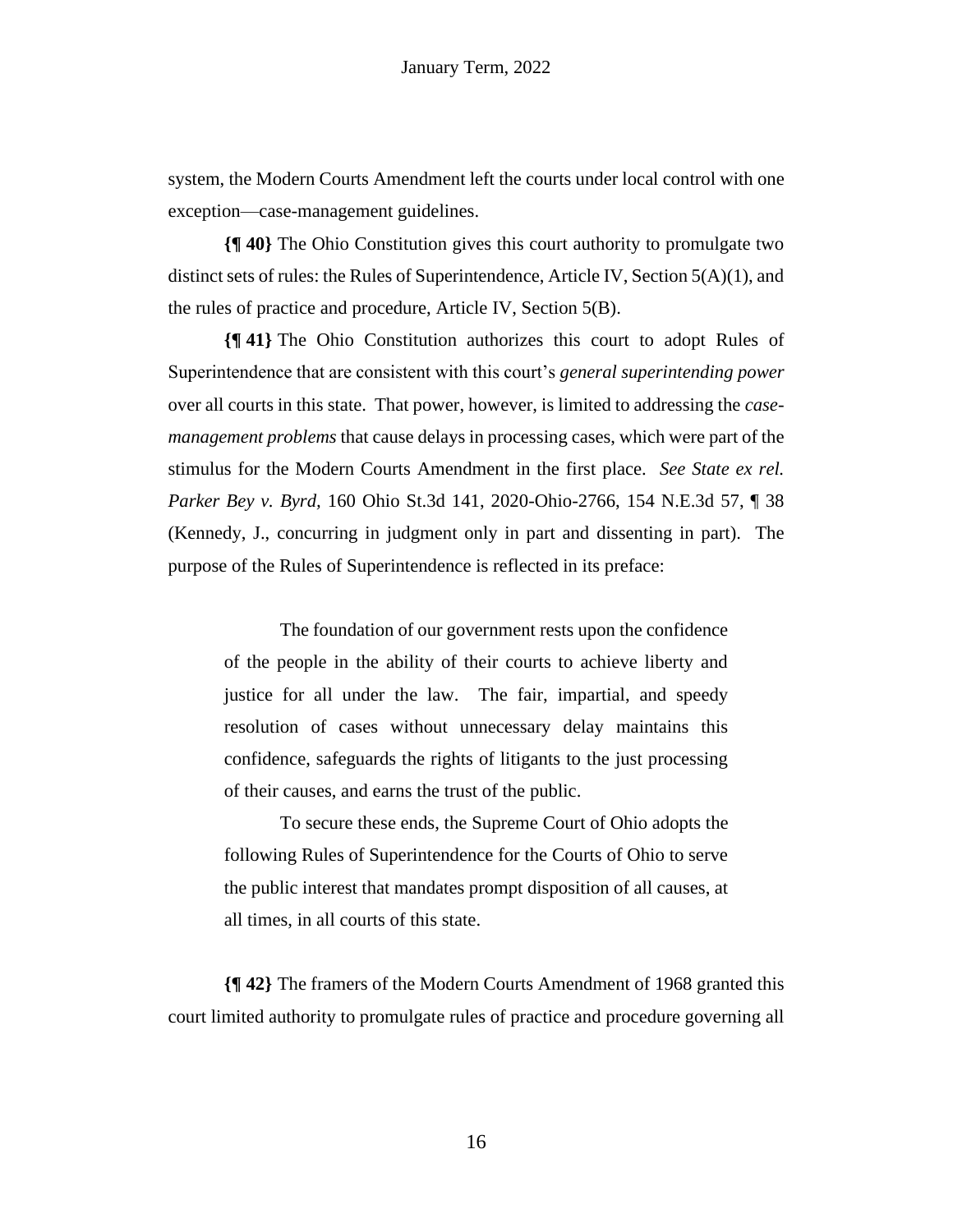courts under Article IV, Section 5(B) of the Ohio Constitution, which provides as follows:

The supreme court shall prescribe rules governing practice and procedure in all courts of the state, which rules shall not abridge, enlarge, or modify any substantive right. Proposed rules shall be filed by the court, not later than the fifteenth day of January  $**$ . Such rules shall take effect  $***$  unless  $***$  the general assembly adopts a concurrent resolution of disapproval. All laws in conflict with such rules shall be of no further force or effect after such rules have taken effect.

**{¶ 43}** The plain language of Article IV, Section 5(B) constrains this court's ability to promulgate rules superseding enactments of the General Assembly in two ways. First, the Ohio Constitution expressly prohibits the adoption of any rules of practice or procedure that affect substantive rights. This constraint is express: "[R]ules shall not abridge, enlarge, or modify any substantive right." *Id*. After the Modern Courts Amendment, "the right to establish the substantive law in Ohio remained with the legislative branch of government." *Havel v. Villa St. Joseph*, 131 Ohio St.3d 235, 2012-Ohio-552, 963 N.E.2d 1270, ¶ 2. Second, the Ohio Constitution gives the General Assembly express authority to accept or reject promulgated rules of practice or procedure that, if accepted, will eclipse all laws in conflict with such rules. Ohio Constitution, Article IV, Section 5(B). The General Assembly's veto power over proposed court rules ensures legislative oversight over practice and procedure in the courts of this state.

**{¶ 44}** In contrast, "[t]he Rules of Superintendence are not designed to alter basic substantive rights," *State v. Singer*, 50 Ohio St.2d 103, 110, 362 N.E.2d 1216 (1977), and " '[t]hey are not the equivalent of rules of procedure and have no force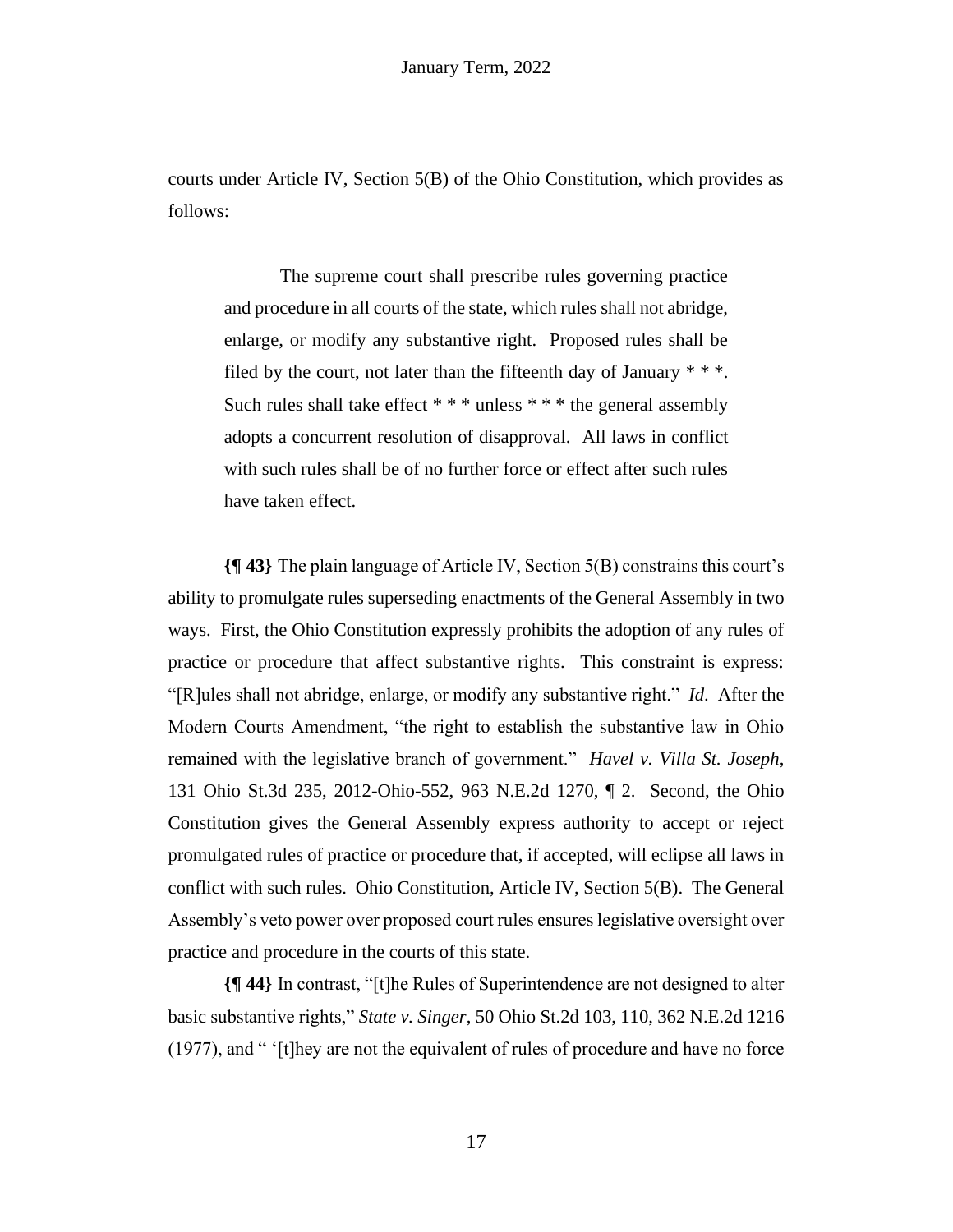equivalent to a statute,' " *Parker Bey*, 160 Ohio St.3d 141, 2020-Ohio-2766, 154 N.E.3d 57, at ¶ 42 (Kennedy, J., concurring in judgment only in part and dissenting in part), quoting *State v. Gettys*, 49 Ohio App.2d 241, 243, 360 N.E.2d 735 (3d Dist.1976). Consequently, *no* rule, whether of superintendence or of practice or procedure, promulgated by this court can affect a substantive right created by statute.

#### *The Public Records Act grants substantive rights*

**{¶ 45}** We have indicated that a substantive right is one that the law protects and permits a person to enforce and includes rights created by the United States Constitution, the Ohio Constitution, statutes, the common law, and rules of procedure. *See Havel* at ¶ 17.

**{¶ 46}** Common law recognized the right of the people to inspect and copy public records and documents, including judicial records and documents. *Nixon v. Warner Communications, Inc*., 435 U.S. 589, 597, 98 S.Ct. 1306, 55 L.Ed.2d 570 (1978); *State ex rel. Scripps Howard Broadcasting Co. v. Cuyahoga Cty. Court of Common Pleas, Juv. Div*., 73 Ohio St.3d 19, 22, 652 N.E.2d 179 (1995). This common-law right, albeit qualified, is enshrined in the guarantee of the public's right to open courts under Article I, Section 16 of the Ohio Constitution. *State ex rel. Cincinnati Enquirer v. Winkler*, 101 Ohio St.3d 382, 2004-Ohio-1581, 805 N.E.2d 1094, ¶ 8-9, *superseded by statute on other grounds as stated in State v. Hubbard*, Ohio St.3d , 2021-Ohio-3710, N.E.3d .

**{¶ 47}** And in 1963, "the General Assembly codified the public's right to access of government records" by enacting R.C. 149.43. *State ex rel. Natl. Broadcasting Co., Inc. v. Cleveland*, 38 Ohio St.3d 79, 81, 526 N.E.2d 786 (1988).

**{¶ 48}** The Public Records Act defines "public record" as "records kept by any public office." R.C. 149.43(A)(1). A "[p]ublic office includes *any* state agency." (Emphasis added.) R.C. 149.011(A). And a "[s]tate agency includes \* \* \* any court or judicial agency." R.C. 149.011(B).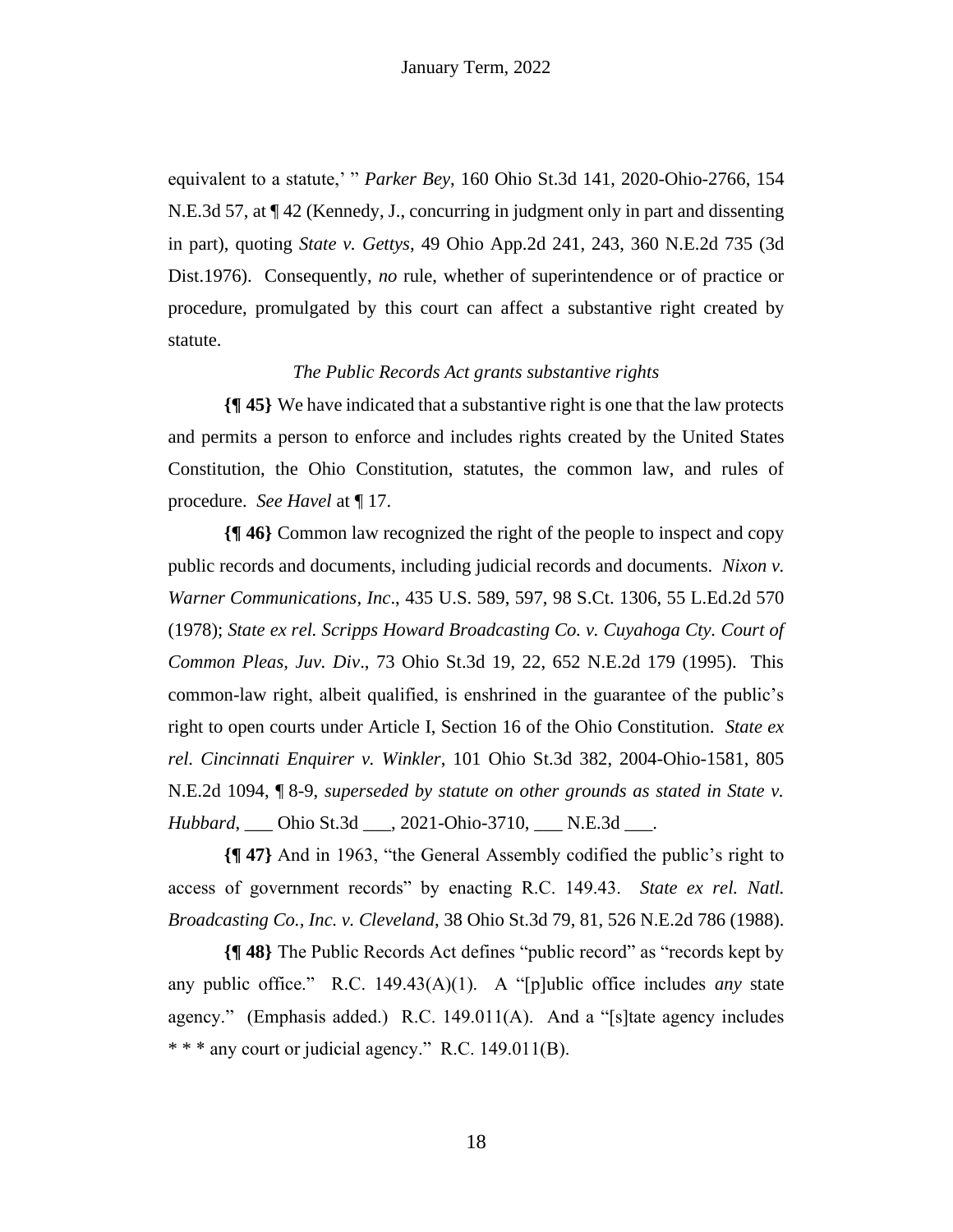**{¶ 49}** That there is, in general, a substantive right to access records of court proceedings that have historically been open to the public is beyond debate. *Scripps Howard Broadcasting Co*., 73 Ohio St.3d at 20, 652 N.E.2d 179, citing *Press-Enterprise Co. v. Superior Court of California for Riverside Cty.*, 478 U.S. 1, 106 S.Ct. 2735, 92 L.Ed.2d 1 (1986), and *In re T.R*., 52 Ohio St.3d 6, 556 N.E.2d 439 (1990), paragraph two of the syllabus.

**{¶ 50}** In enacting the Public Records Act, "the Ohio General Assembly sought to codify the *right of the people* of Ohio to observe their own government and scrutinize its decisions." (Emphasis added.) *Rhodes v. New Philadelphia*, 129 Ohio St.3d 304, 2011-Ohio-3279, 951 N.E.2d 782, ¶ 19, citing *Kish v. Akron,* 109 Ohio St.3d 162, 2006-Ohio-1244, 846 N.E.2d 811, at ¶ 16-17. "The Ohio Public Records Act grants [the people of Ohio] the 'substantive right to inspect and copy public records.' " *Id.*, quoting *State ex rel. Beacon Journal Publishing Co. v. Waters*, 67 Ohio St.3d 321, 324, 617 N.E.2d 1110 (1993).

**{¶ 51}** The default rule then, is that there is a clear legal right to access court records and no court rule, whether of superintendence or of practice or procedure, can abridge or modify that substantive right. Ohio Constitution, Article IV, Sections  $5(A)$  and  $(B)$ .

**{¶ 52}** In a series of recent decisions, however, a majority of this court has held that the Rules of Superintendence now control access to court records. However, the right to access public records in general and court records in particular is a substantive right that this court lacks the authority to abridge through its rulemaking power. The Rules of Superintendence may provide guidance to courts in complying with the public-records law, but those rules cannot limit access to public records that is protected by the law, grant access to public records that is denied by the law, or eliminate any remedy that is provided by the law to enforce it.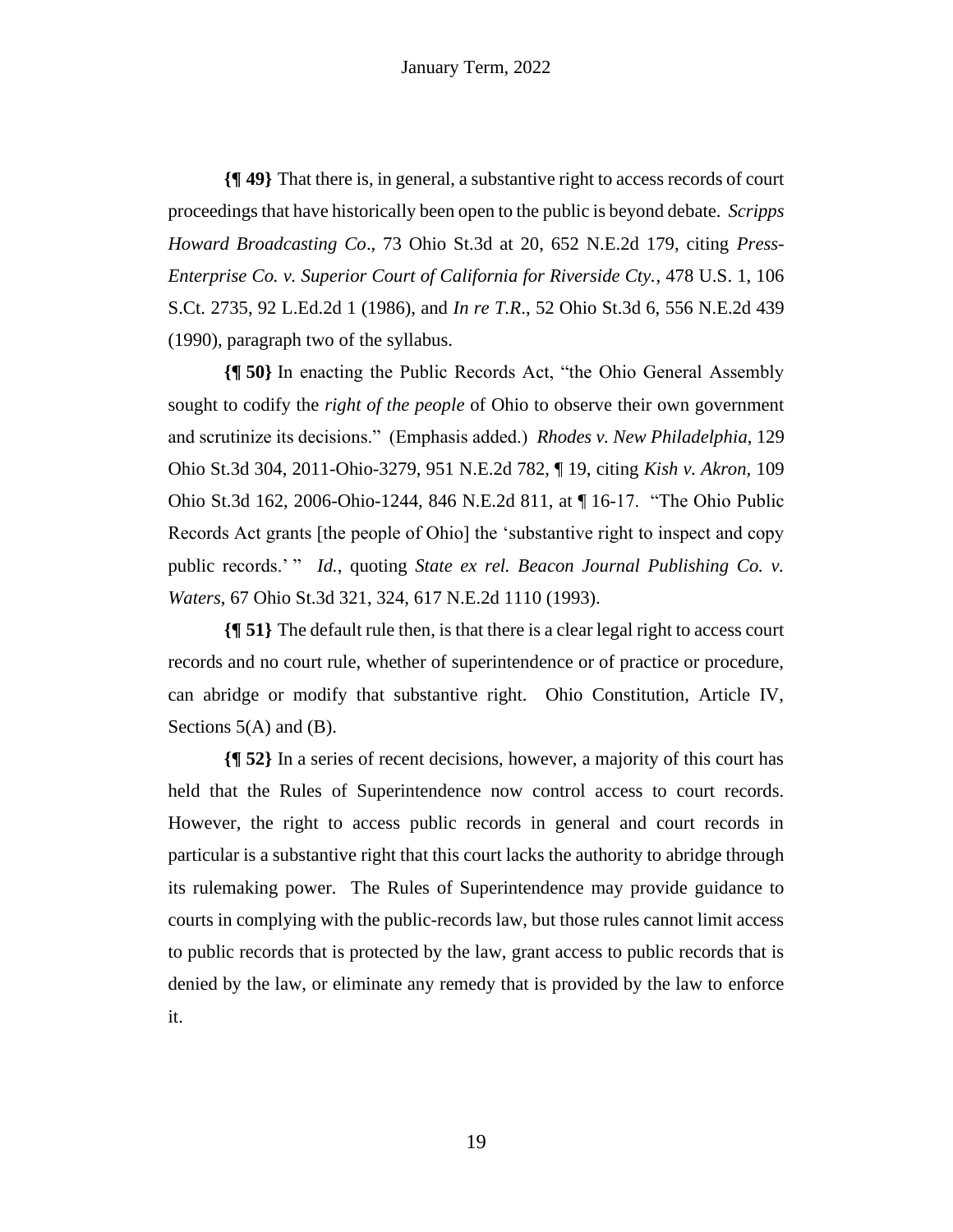*The clerk, not the court, is the public-records custodian of the records that Ware sought*

**{¶ 53}** Kurt is the clerk of the court of common pleas of Summit County. A clerk of the court of common pleas is a creature of statute; he or she is independently elected to a four-year term of office, R.C. 2303.01, and is generally required by statute to file, keep, and maintain certain documents, *see* R.C. 2303.08.

**{¶ 54}** The clerk is required to file and "carefully preserve" in the clerk's office "all papers delivered to him for that purpose in every action or proceeding." R.C. 2303.09. The clerk is required to keep "at least four books." R.C. 2303.12. These include the appearance docket, the trial docket, the journal, and the execution docket. *Id*. The clerk is required to "*keep and make readily available to the public* the machine and equipment necessary to reproduce the records and information in a readable form." (Emphasis added.) *Id*. The clerk is also required to maintain entries on the appearance docket regarding the commencement of an action or proceeding, R.C. 2303.13, and to keep the "journals, records, books, and papers appertaining to the court and record its proceedings," R.C. 2303.14.

**{¶ 55}** The clerk is not a "court" subject to the Rules of Superintendence. *See* Article IV, Section 5(A)(1). Moreover, a clerk is not a judicial officer and cannot exercise judicial power. *State ex rel. Glass v. Chapman*, 67 Ohio St. 1, 65 N.E. 154 (1902), syllabus; *see also Mellinger v. Mellinger*, 73 Ohio St. 221, 227, 76 N.E. 615 (1906); *Hocking Valley Ry. Co. v. Cluster Coal & Feed Co*., 97 Ohio St. 140, 141-142, 119 N.E. 207 (1918). Instead, R.C. 2303.26 provides that "[t]he clerk of the court of common pleas shall exercise the powers conferred and perform the duties enjoined upon the clerk *by statute and by the common law*; and in the performance of official duties the clerk shall be under the direction of the court [of common pleas]." (Emphasis added.)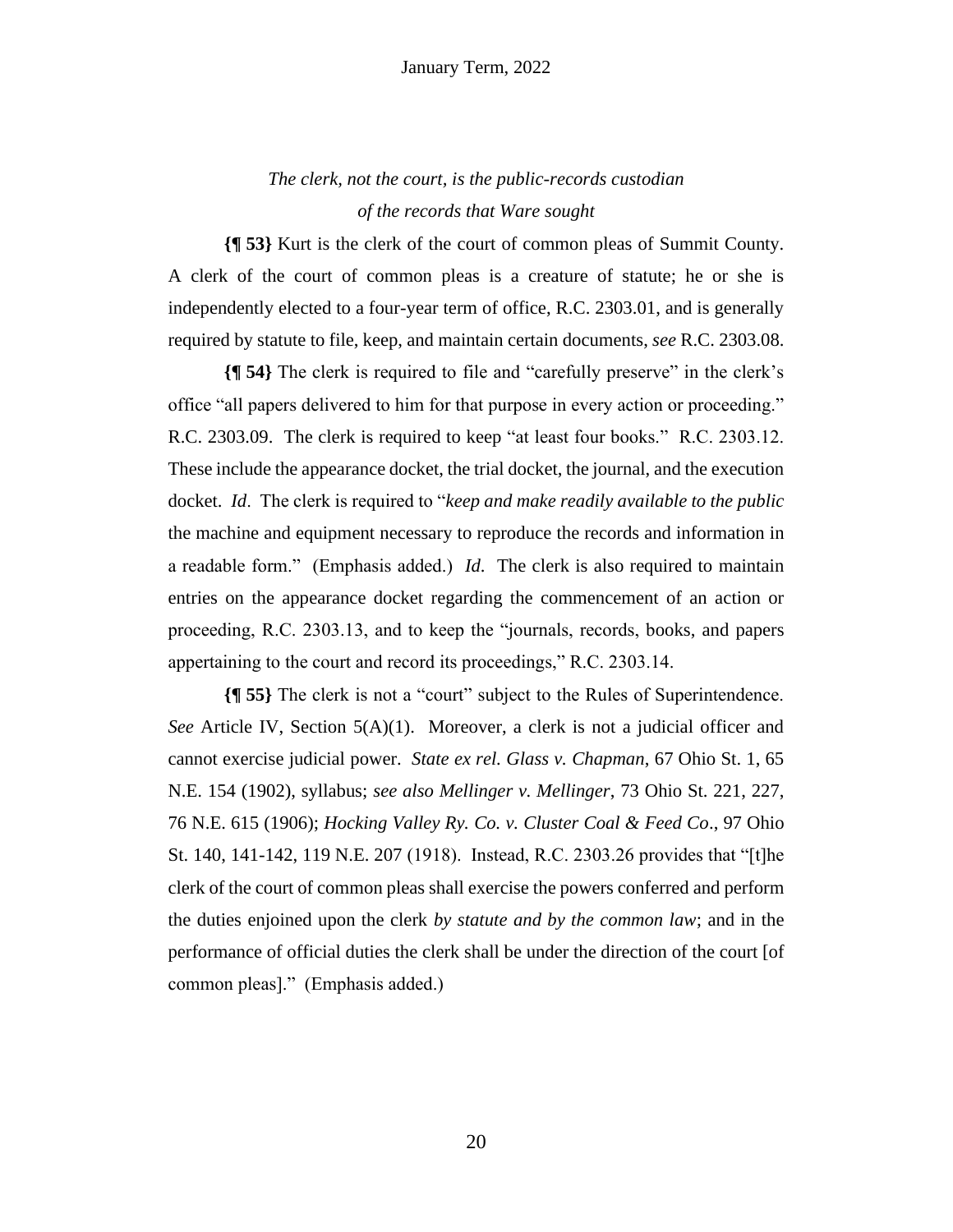**{¶ 56}** With this general understanding of the statutory duties of the clerk, I turn to each of Ware's four requests for public records that I believe fall within the purview of the Public Records Act.

**{¶ 57} The docket of cases that Judge Oldfield presided over from October 1, 2018, through January 14, 2019.** As set forth above, R.C. 2303.12 requires the clerk to keep the trial docket and duplicates thereof. Because the General Assembly requires the clerk to keep and maintain the trial docket of cases from October 1, 2018, through January 14, 2019, they are public records within the authority and control of the clerk.

**{¶ 58}** Under R.C. 149.43(A)(1), a public record includes "records kept by any public office," and as noted above, the clerk's office is the public office that is responsible for maintaining the common pleas court's dockets.

**{¶ 59}** In her response to Ware's public-records request, Kurt asked whether he was requesting only the criminal docket because if so, "approximately 90 cases fit within this request and \* \* \* staff would need to check each case to make sure it had not been sealed."

**{¶ 60} The grand-jury reports for the Summit County jail for 2018.** R.C. 2939.21 requires the grand jury to visit the county jail every three months to "examine its condition, and inquire into the discipline and treatment of the prisoners, their habits, diet, and accommodations." The grand jury is required to report its findings, in writing, to the court of common pleas and, as set forth above, R.C. 2303.14 requires the clerk to "keep the journals, records, books, and papers appertaining to the court." Moreover, the clerk of the court of common pleas is required to "forward a copy of the report to the department of rehabilitation and correction." R.C. 2939.21. To forward a copy, of course, is to keep a copy, and the clerk therefore has an independent duty to maintain these reports as public records. It follows that grand-jury reports pertaining to the Summit County jail are public records under the control of the clerk.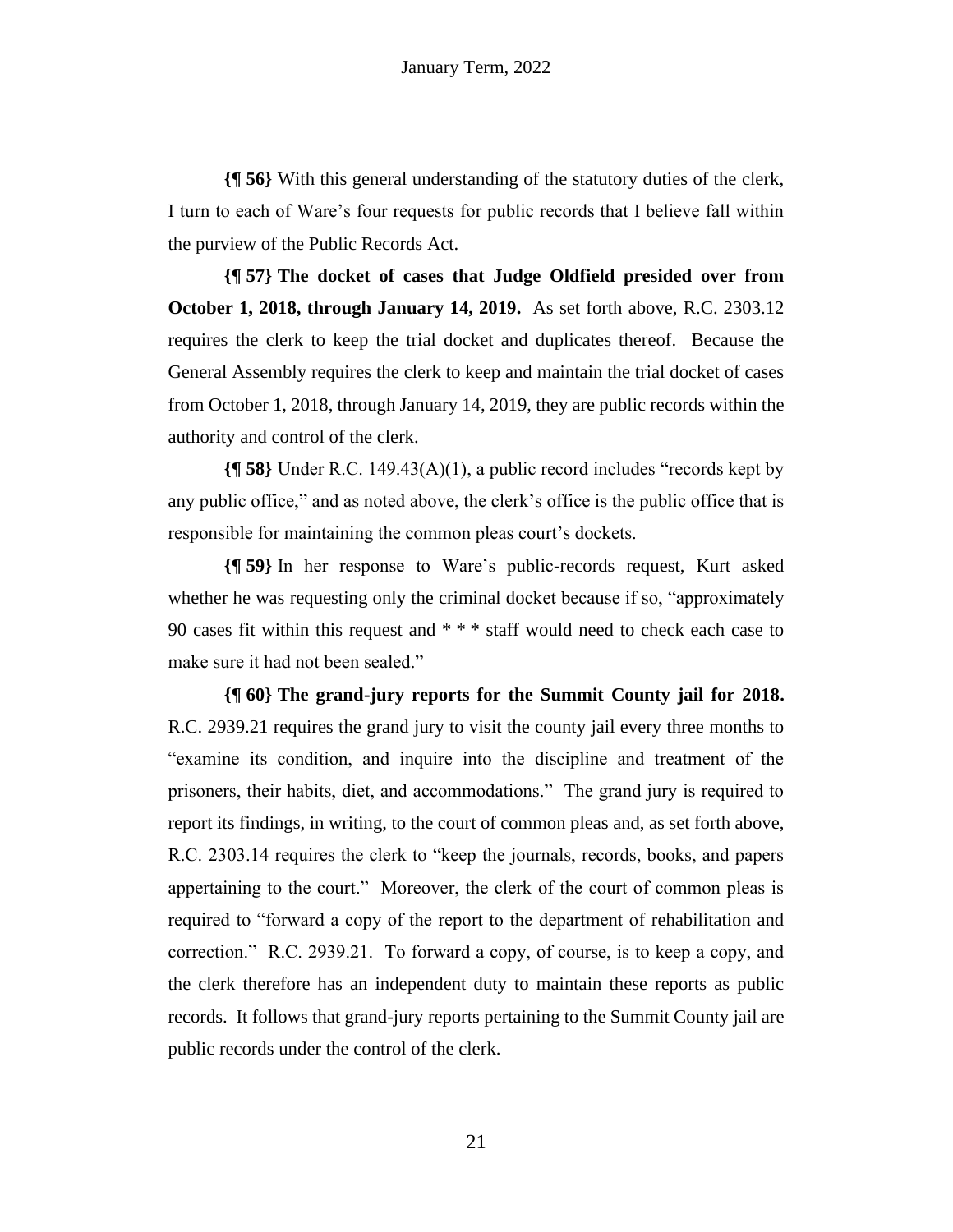**{¶ 61}** Kurt seems unaware of the prison-visit-report statute (R.C. 2939.21). In responding to Ware's request for the "Grand Jury Reports of the Summit County Jail for the year 2018, that is recorded in the Summit County clerk of courts office" (underlining sic), Kurt stated, "This request is unclear. If you mean, the Grand Jury Vote and Schedule Sheets, this request, for a year of these sheets is vague and overbroad. Over 4,000 cases were presented to the Summit County grand jury in 2018."

**{¶ 62} The grand-jury-schedule sheets for December 1, 2018, through January 14, 2019 "for Indictments [that were] returned [as] 'a true Bill' or 'No Bill.' "** Kurt does not deny that she maintains the records that are the subject of this particular request. Rather, in her response to Ware's request, she states that the request is overly broad because a person would have to review hundreds of grand-jury cases to ensure that records from a sealed case or secret indictment would not be produced. Kurt requested that Ware narrow his request. However, as set forth above, R.C. 2303.14 requires the clerk to keep records like the grandjury schedules requested by Ware. R.C. 149.43(B)(1) also requires a public-records custodian to make available to a requester all information contained in a public record that is not exempt from disclosure; the public-records custodian must redact those portions of the public record that are exempt from disclosure and notify the requester that the record was redacted or make the redaction plainly visible. In my view, a request for a grand-jury schedule for a 45-day period is not overly broad. These schedules may be retrieved, and it requires only a computer check to determine whether any requested information involves sealed cases. The request is not for a broad category of records, is not unreasonable in scope, and does not seek a complete duplication of voluminous files. *See State ex rel. Glasgow v. Jones*, 119 Ohio St.3d 391, 2008-Ohio-4788, 894 N.E.2d 686, ¶ 17-19. And it is Kurt's burden to prove the request was overly broad.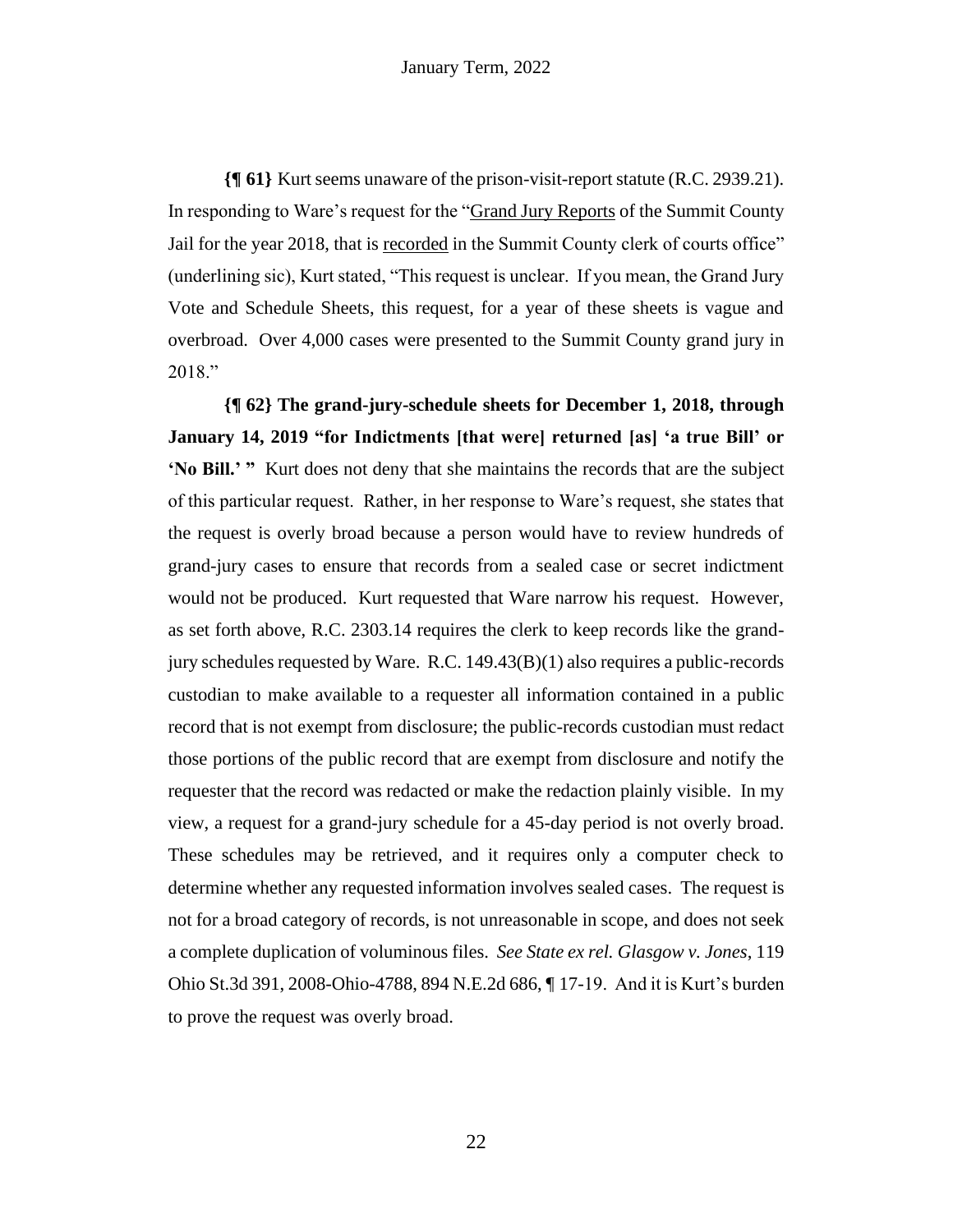**{¶ 63} Judge Oldfield's oath of office.** R.C. 3.23 requires every judge of a court of record to take an oath of office, and the person administering the oath is required to sign the certificate of the oath, which must be transmitted to the clerk of the respective court. The clerk of courts is then required to "transmit" a copy of the certificate to the supreme court. *Id*. "If the certificate of oath is not transmitted to the clerk of the court within twenty days from the first day of the judge's official term, the judge is deemed to have refused to accept the office, and that office shall be considered vacant." *Id*. As with the above requests, Judge Oldfield's oath of office is a "record<sup>[]</sup> kept by any public office," R.C.  $149.43(A)(1)$ , and it is subject to release under the Public Records Act. In her response to Ware's request for this public record, Kurt claims to have produced the record.

**{¶ 64}** Kurt keeps each of the records requested by Ware in these four requests as part of her statutory duties as clerk of courts, so the Public Records Act is controlling. The Public Records Act requires a "person responsible for public records" to make copies of requested public records available to the requester within a reasonable period of time. R.C. 149.43(B)(1). And R.C. 2303.12 requires the clerk to "*keep and make readily available to the public* the machine and equipment necessary to reproduce the records and information in a readable form." (Emphasis added.) This court has held that "[w]hen a statute imposes a duty on a particular official to oversee records, that official is the 'person responsible' under R.C. 149.43(B)." *State ex rel. Mothers Against Drunk Drivers v. Gosser*, 20 Ohio St.3d 30, 485 N.E.2d 706 (1985), paragraph two of the syllabus. Therefore, under the Public Records Act, the clerk is the person responsible for the public records that the office of the clerk of courts maintains, including court records maintained under R.C. 2303.09 and 2303.14.

**{¶ 65}** The clerk of courts' role in the scheme of the Public Records Act comes as no surprise to the many Ohioans who access court records in the offices of clerks of courts across the state or online on clerks' websites every day. The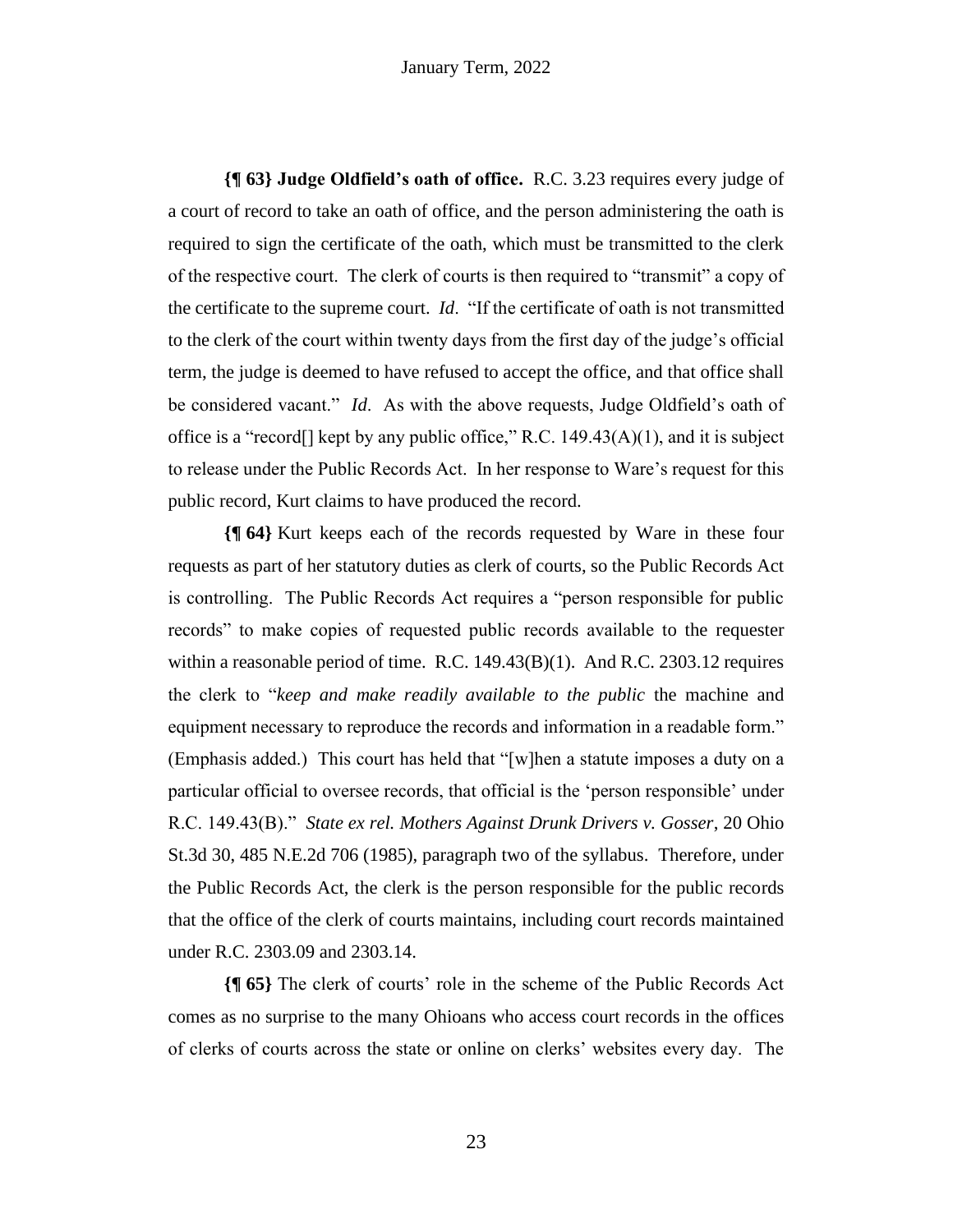public knows that court records are public records and they do not need to ask a judge for permission to see those records or to make a copy of those records. They simply walk into the clerk's office or go online.

**{¶ 66}** Because Kurt was the person responsible for the public records that Ware sought, she had a duty to promptly prepare copies of the responsive records. Because the appellate court held that the requested records were court records that Ware should have requested under the Rules of Superintendence, it failed to consider whether Kurt had met her obligations under R.C. 149.43(B)(1) to make copies of the requested records available to Ware within a reasonable time and, under R.C. 149.43 (B)(3), to provide Ware with an explanation, including legal authority, for any denial of his requests. As is discussed more fully below, a denial of a public-records request with an explanation also has to be provided to the requester within a reasonable time.

**{¶ 67}** The General Assembly has prescribed that when the people's right of access to public records has been wrongfully denied, a mandamus action may be commenced to obtain a judgment that orders the person responsible for the public record to comply with the requirements of the Public Records Act, that costs and reasonable attorney fees may be awarded, and if applicable, that statutory damages may also be awarded. On remand, I would order the court of appeals to determine whether Kurt complied with the Public Records Act regarding the four requests discussed above, along with the other requests the majority orders the court of appeals to consider.

# *A timely response to Ware's request for the transcript of the 9-1-1 call*

#### *was required*

**{¶ 68}** I agree with the majority that R.C. 149.43(B)(8) controls Ware's request for a copy of the transcript of the 9-1-1 call in his criminal case. I further agree that because Ware did not seek prior approval from the sentencing judge to obtain a copy of the transcript, he is not entitled to that record. However, I disagree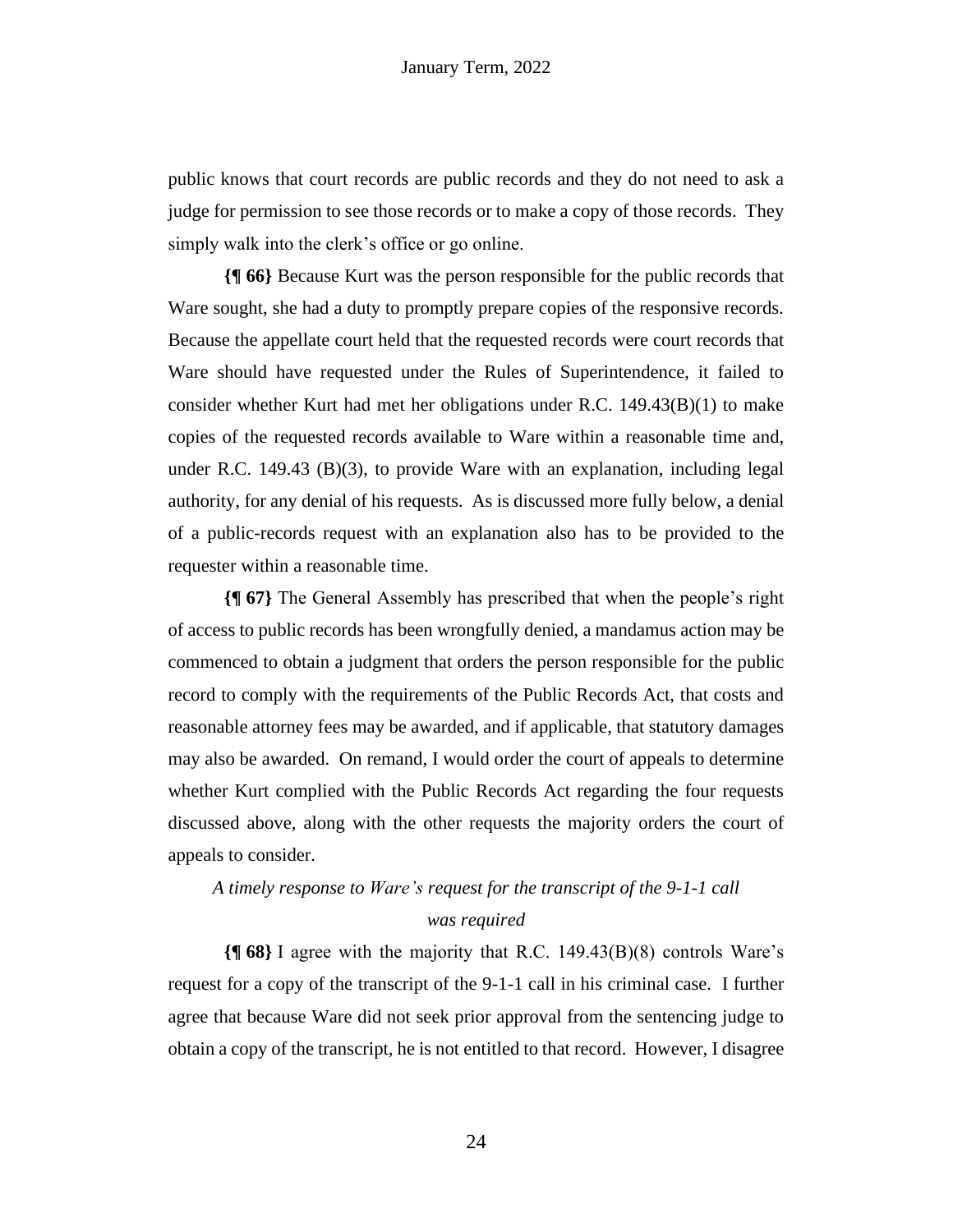with the majority's conclusion that he was not entitled to a timely response from Kurt explaining why she was denying his public-records request. The Public Records Acts requires a public-records custodian to provide notice of the denial of a public-records request within a reasonable period of time. R.C.  $149.43(B)(1)$ . Therefore, Ware may be eligible for statutory damages.

**{¶ 69}** At the time Ware claims to have made his request for the transcript of the 9-1-1 call, in January 2019, R.C. 149.43 $(C)(2)$  provided that an award of statutory damages hinged on whether the public-records request was made by certified mail, by hand delivery, or by electronic submission.

**{¶ 70}** It was only after Ware filed this mandamus action in December 2019 that Kurt provided him with any response regarding his request for the transcript of the 9-1-1 call. If Ware delivered this request to Kurt by certified mail in January 2019 and Kurt did not respond to the request until after Ware filed the mandamus action in December 2019, then Kurt failed to fulfill the requirement to "provide the requester with an explanation, including legal authority, setting forth why the request was denied." R.C. 149.43(B)(3). Therefore, in my opinion, Kurt's explanation for the denial came too late.

**{¶ 71}** Seemingly, the timing of when a public-records custodian must provide a requester with a denial and the legal reasoning behind the denial under R.C. 149.43(B)(3) makes no difference to the majority. This is apparent from the majority's conclusion that Ware is not eligible for statutory damages even if Kurt failed for over a year to inform him that his request was denied and to provide an explanation for the denial.

**{¶ 72}** The majority concludes that there is no deadline under the Public Records Act for a public-records custodian to provide an explanation to a requester when a record request is denied. But if that were true, the obligation to respond would be no obligation at all. The time available to respond would be limitless. However, the General Assembly included a temporal requirement in the Public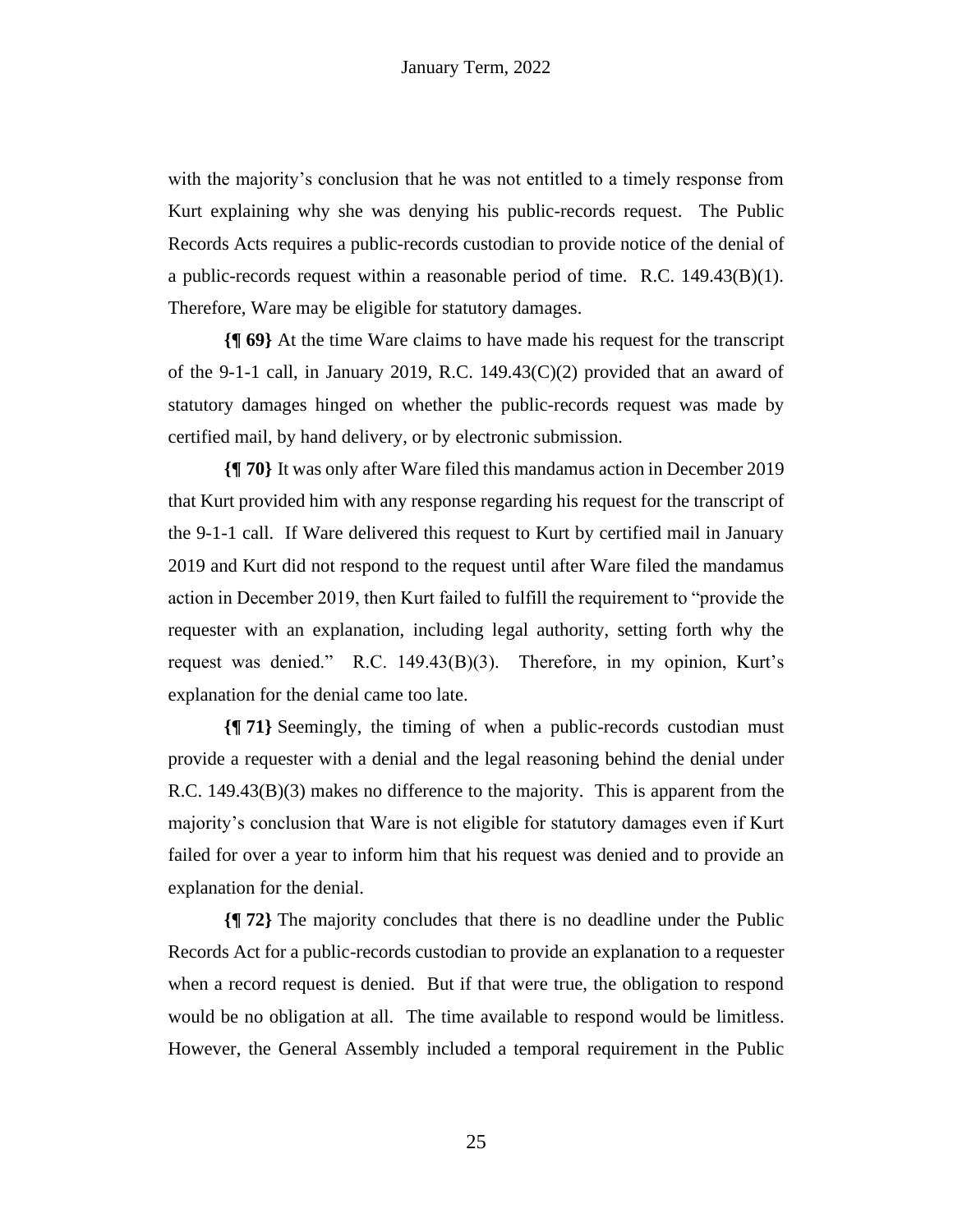Records Act. It requires that a public-records custodian promptly prepare a public record that has been requested. R.C.  $149.43(B)(1)$ . Based on the majority's holding in this case, if there is no public record that matches the public-records request or if an exemption to the public-records request applies, then the public-records custodian has no duty to do anything. This statement of law by the majority should be alarming to every Ohioan who seeks to observe their own government and scrutinize its decisions. *Kish*, 109 Ohio St.3d 162, 2006-Ohio-1244, 846 N.E.2d 811, at ¶ 16.

**{¶ 73}** "In ascertaining the plain meaning of the statute, the court must look to the particular statutory language at issue, as well as the language and design of the statute as a whole." *K Mart Corp. v. Cartier, Inc.*, 486 U.S. 281, 291, 108 S.Ct. 1811, 100 L.Ed.2d 313 (1988). R.C. 149.43(B) requires a public-records custodian to promptly prepare responsive records. If that obligation is disconnected from the public-records custodian's duty to inform the requester when a public-records request is being denied, then two predictable outcomes are certain. First, the requester will have no idea that his or her public-records request is being denied. Second, the requester will have no idea whether the public-records custodian has failed to fulfill his or her duty to promptly produce the requested records. Surely, if the public-records custodian has both a duty to promptly produce records and a duty to inform the requester why a record is not available for production, then the public-records custodian has an obligation to *promptly* alert the requester of the reason for a request's denial. It is only after the requester is informed that the public-records request is not being fulfilled that a requester may know that the public-records custodian has failed to meet his or her obligations under R.C. 149.43(B).

**{¶ 74}** The outcome of this case flies in the face of our recognition that "[t]he primary duty of a public office when it has received a public-records request is to promptly provide any responsive records within a reasonable amount of time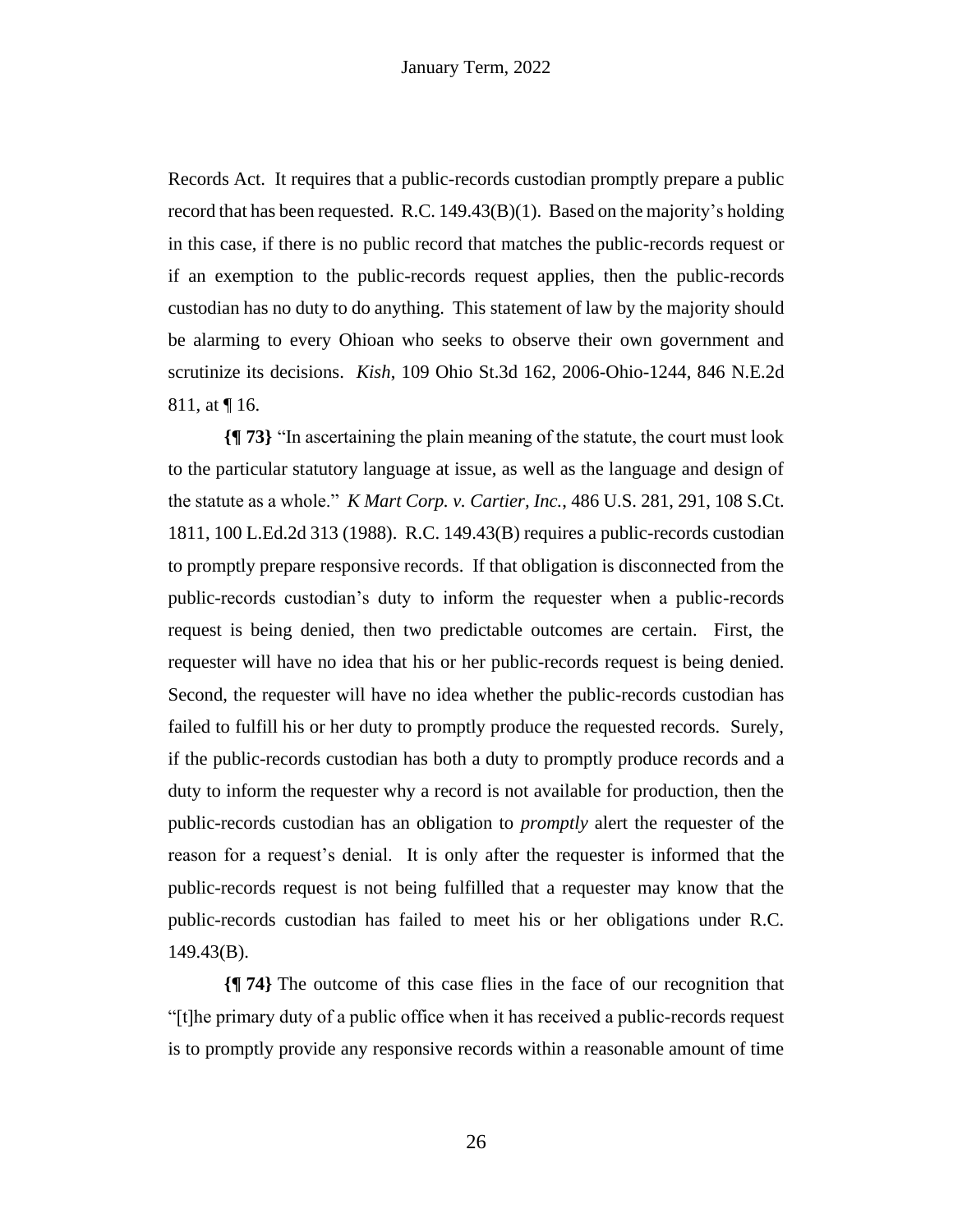and when a records request is denied, to inform the requester of that denial and provide the reasons for that denial." *State ex rel. Cordell v. Paden*, 156 Ohio St.3d 394, 2019-Ohio-1216, 128 N.E.3d 179, ¶ 11, citing R.C. 149.43(B)(1) and (3). In *Cordell*, this court awarded statutory damages when a sheriff failed to respond to a public-records request, even after this court held that the requester had failed to prove that the requested records existed or that they were in the custody of the sheriff's office. *Id.* at ¶ 13-14.

**{¶ 75}** R.C. 149.43(C)(3)(b)(i) establishes a time within which a publicrecords custodian must provide some response to a public-records request. That provision states that attorney fees may be awarded when "[t]he public office or the person responsible for the public records failed to respond affirmatively or negatively to the public records request in accordance with the time allowed under division (B) of this section." *Id.* The time allowed under R.C. 149.43(B) is "a reasonable period of time," which is set forth in R.C. 149.43(B)(1). Kurt was obligated to respond to Ware's request with a denial that included the legal reason or reasons therefor and to do so within a reasonable time. If the delay was as long as Ware claims, it was unreasonable.

**{¶ 76}** If mandamus is available to enforce a public-records custodian's obligation to promptly prepare a public record and make it available to the requester, R.C. 149.43 $(C)(1)(b)$ , then it is also available for a requester "aggrieved by any other failure of a public office or the person responsible for public records to comply with an obligation in accordance with division (B) of this section," R.C.  $149.43(C)(1)$ . Mandamus is available only when there is a clear legal duty for the public-records custodian to act. If there is no time requirement for a public-records custodian to explain his or her denial of a public-records request, then there is no clear legal duty to enforce in mandamus.

**{¶ 77}** Because the public-records custodian has a duty to promptly provide responsive records under R.C. 149.43(B)(1), the custodian's failure to deny a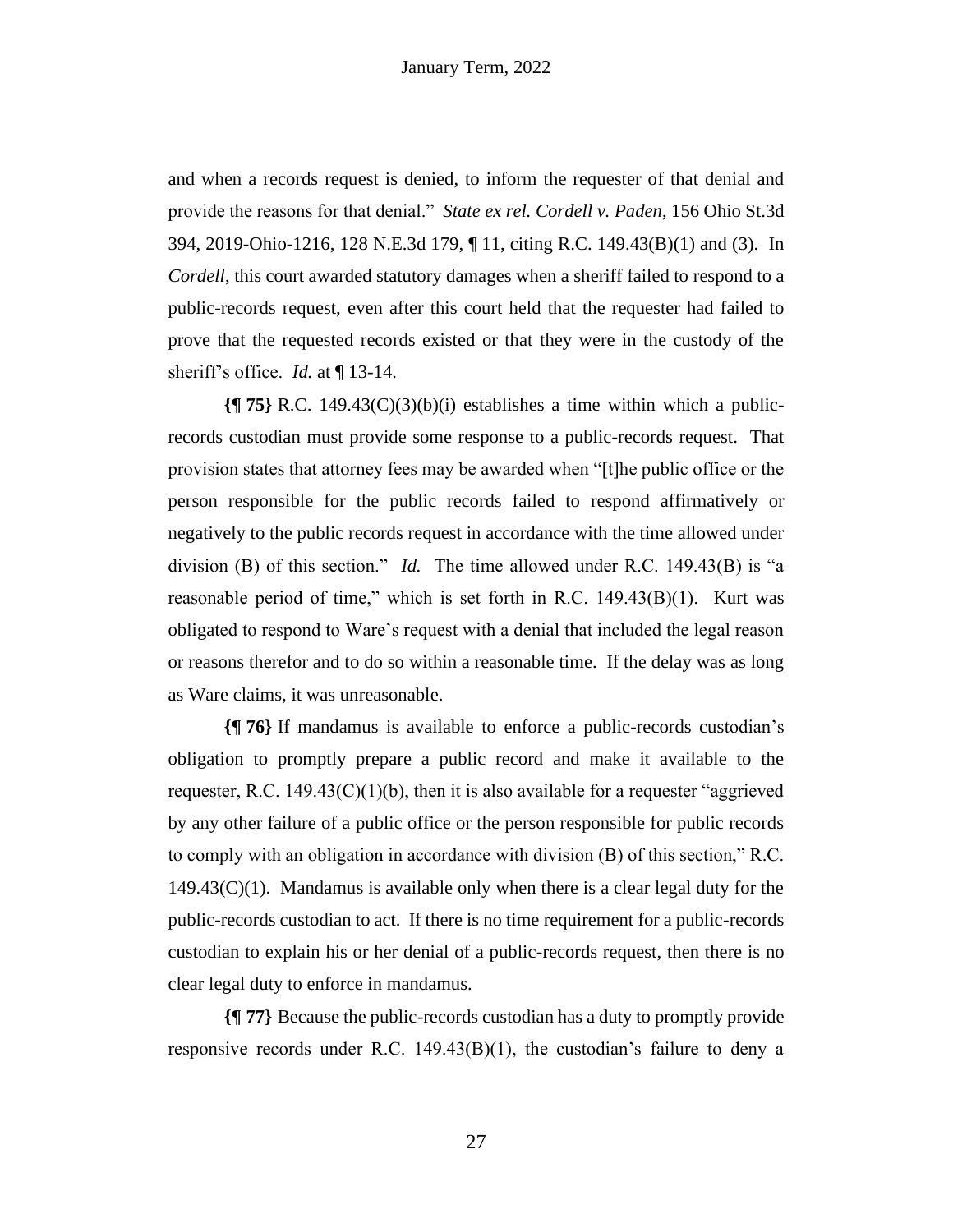public-records request and to provide reasons for the denial within a reasonable period of time makes the public office liable for statutory damages. *See Cordell,*  156 Ohio St.3d 394, 2019-Ohio-1216, 128 N.E.3d 179, at *¶* 13*.* Whether the public-records custodian complied with his or her statutory duty to respond to a public-records request within a reasonable period of time " 'depends upon all of the pertinent facts and circumstances.' " *Id.* at ¶ 12, quoting *State ex rel. Morgan v. Strickland*, 121 Ohio St.3d 600, 2009-Ohio-1901, 906 N.E.2d 1105, ¶ 10. The person requesting the records "bears the burden of demonstrating that the [publicrecords custodian's] response to [the] public-records requests was unreasonably delayed." *Id.*, citing *State ex rel. Dispatch Printing Co. v. Johnson*, 106 Ohio St.3d 160, 2005-Ohio-4384, 833 N.E.2d 274, ¶ 44. The key factual determination for the appellate court on remand will be whether Ware delivered his requests to the appropriate public office by certified mail when he says he did.

**{¶ 78}** In its shortsighted holding today, the majority denies Ware statutory damages for Kurt's year-long failure to provide a denial with legal reasoning for Ware's request for the 9-1-1 transcript from his criminal case. Ware is not entitled to the record because of his failure to seek the leave of the sentencing judge, but certainly nothing in R.C. 149.43(B)(8) relieves a public-records custodian of his or her duty to respond to Ware's request for public records with a denial and explanation with legal reasoning. Does Ware not deserve, like every other citizen, an explanation from the public-records custodian for the denial of his request with the legal reasoning behind it? Is the problem not what Ware is requesting but from where he is requesting it?

**{¶ 79}** The implications of the majority's decision today are far reaching. This case stands for the proposition that anyone who requests a public record and gets no response for up to a year from a public-records custodian is ineligible for statutory damages. That holding cannot sit side-by-side with the requirement in RC. 149.43(B)(1) that a public-records custodian promptly prepare public records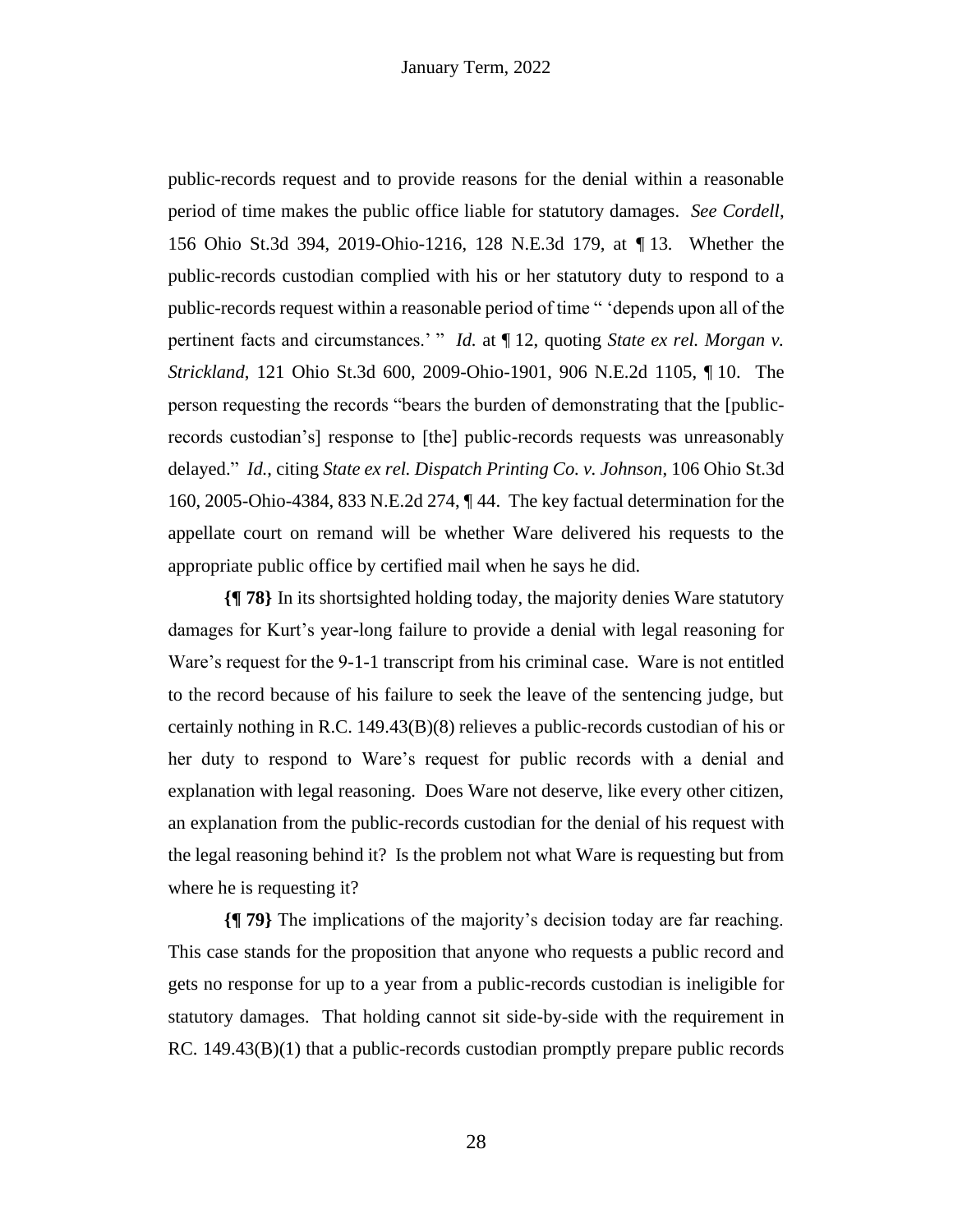and make them available to the requester within a reasonable amount of time. Every Ohioan who exercises his or her statutory right to seek records from public offices will now be hamstrung by the majority's holding allowing a public office to deny a public-records request in silence. That is not the prompt *response* required by the Public Records Act. Rather, the majority's decision permits the public office to sit on its hands and avoid giving assistance to interested Ohioans seeking to understand what their government is doing and to hold their government accountable. The intent of the Public Records Act was to shine a light on government, but today, the majority leaves Ohioans in the dark.

#### *Conclusion*

**{¶ 80}** For these reasons, I would hold that the documents Ware requested pertaining to the operations, procedures, and policies of the clerk of courts' office; the dockets of cases that Judge Oldfield presided over from October 1, 2018, through January 14, 2019; the grand-jury reports for Summit County jail for 2018; the grand-jury-schedule sheets for December 1, 2018, through January 14, 2019; and Judge Oldfield's oath of office are all public records.

**{¶ 81}** I would order the Ninth District Court of Appeals to consider all of Ware's requests in the context of the Public Records Act and to determine whether Kurt complied with her statutory duties to provide a prompt response to Ware's requests. I would also order the court to determine whether statutory damages should be awarded to Ware for Kurt's alleged failure to respond to any of Ware's requests in a timely manner, including his request for the transcript of the 9-1-1 call in his criminal case. To the extent the majority decision holds otherwise, I dissent.

DEWINE, J., concurs in the foregoing opinion.

Kimani Ware, pro se.

\_\_\_\_\_\_\_\_\_\_\_\_\_\_\_\_\_

Sherri Bevan Walsh, Summit County Prosecuting Attorney, and John Galonski, Assistant Prosecuting Attorney, for appellee.